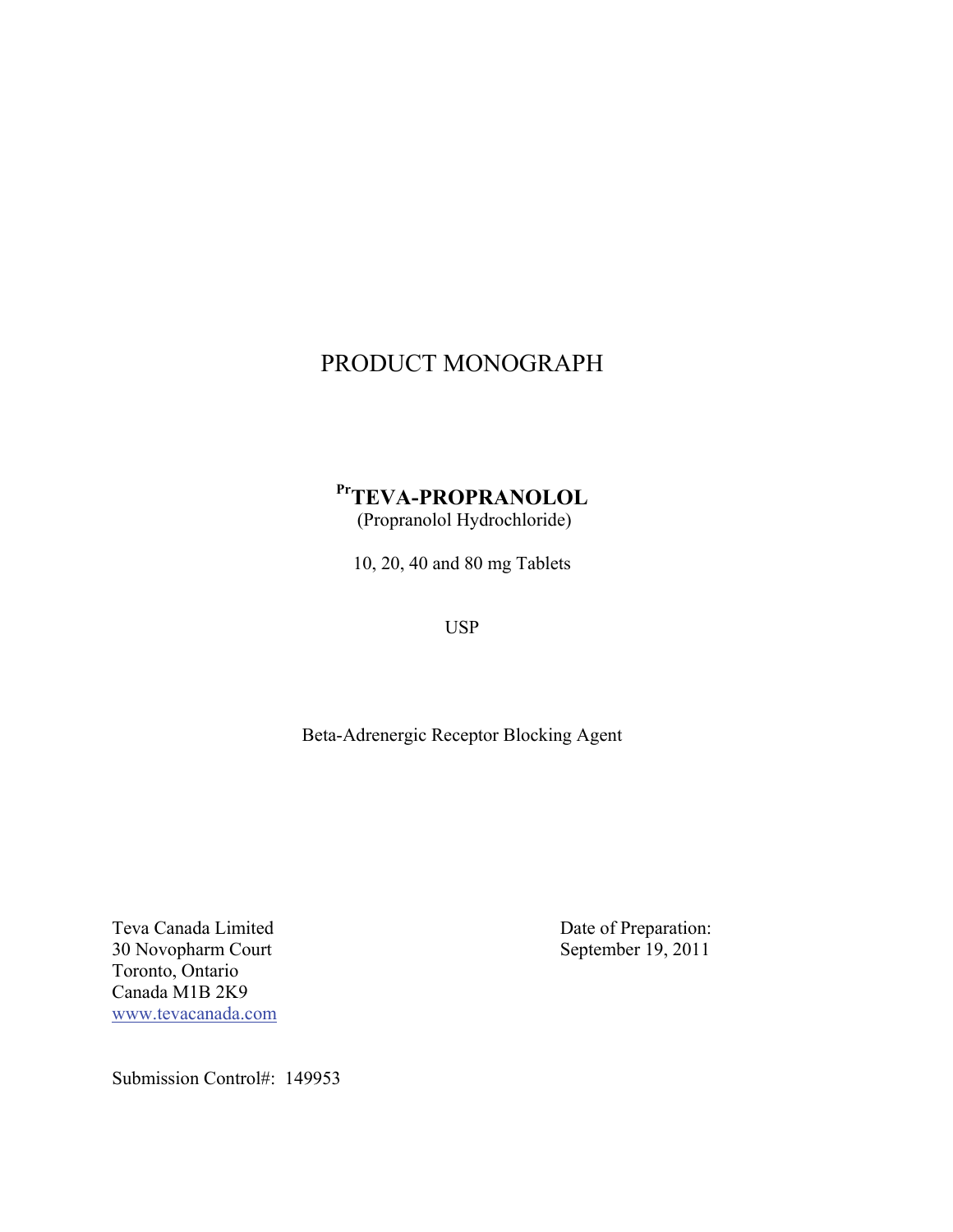# NAME OF DRUG PTTEVA-PROPRANOLOL TABLETS (Propranolol Hydrochloride) (10, 20, 40 and 80 mg) USP PHARMACOLOGIC CLASSIFICATION Beta-adrenergic receptor blocking agent

# ACTIONS

TEVA-PROPRANOLOL (propranolol hydrochloride) is a beta-adrenergic receptor blocking agent. It has no other autonomic nervous system activity. TEVA-PROPRANOLOL is a competitive antagonist which specifically competes with beta-adrenergic receptor stimulating agents for available beta receptor sites.

When access to beta-adrenergic receptor sites is blocked by TEVA-PROPRANOLOL, the Chronotropic, inotropic, and vasodilator responses to beta-adrenergic stimulation are decreased proportionately.

Beta- adrenergic blockade is useful in some clinical conditions in which sympathetic activity is excessive or inappropriate, and therefore detrimental to the patient. Sympathetic stimulation is however, vital in some situations, (e.g. in patients with A-V· block or with a severely' damaged: heart) and should, be preserved. The basic objective of beta- adrenergic blockade is to decrease adverse sympathetic stimulation but not to degree that impairs necessary sympathetic support. Beta-blockade results in bronchial constriction by interfering with endogenously or exogenously induced bronchodilation. (See CONTRAINDICATIONS AND WARNINGS).

The mechanism of the antihypertensive effects of TEVA-PROPRANOLOL has not been established. Among the factors that may be involved are (1) decreased cardiac output, (2)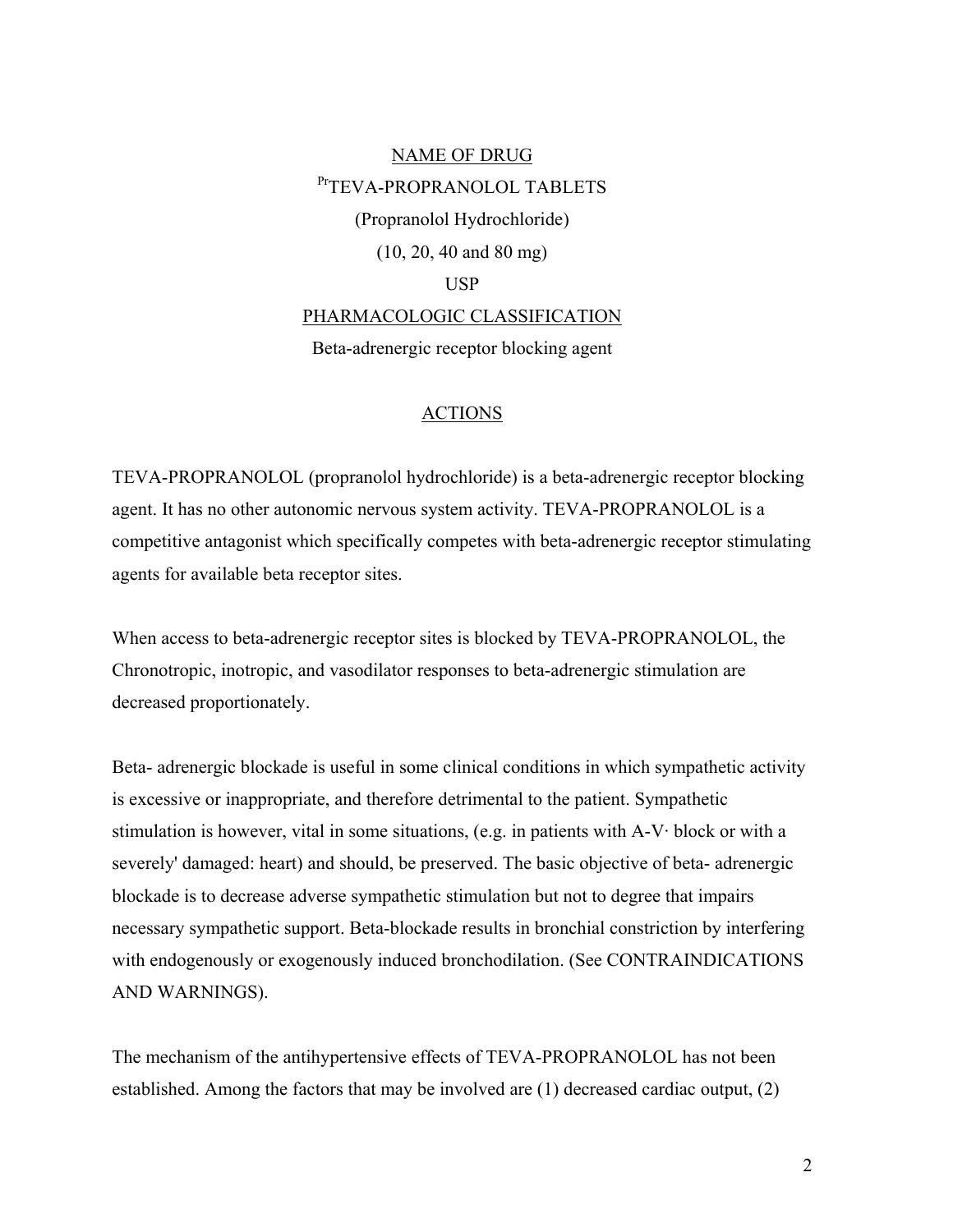inhibition of renin release by the kidneys, and (3) diminution of tonic sympathetic nerve outflow from vasomotor centers in the brain. It has been suggested, but not established, that propranolol hydrochloride may achieve a better antihypertensive effect in patients with normal or elevated plasma renin activity than those with low PRA

TEVA-PROPRANOLOL may reduce the oxygen requirement of the heart at any level of effort by blocking catecholamine-induced increases in the heart rate, systolic blood pressure, and the velocity and extent of myocardial contraction. On the other hand, TEVA-PROPRANOLOL may increase oxygen requirements by increasing left ventricular fiber length, and diastolic pressure, and systolic ejection period. When the net effect is beneficial in anginal patients, it manifests itself during exercise or stress by delaying the onset of pain and reducing the incidence and severity of anginal attacks.

TEVA-PROPRANOLOL exerts antiarrhythmic effects in concentrations producing betaadrenergic blockade, which appears to be its principal antiarrhythmic mechanism of action. Beta-adrenergic blockade is of importance in the management of arrhythmias caused by increased levels of circulating catecholamines or enhanced sensitivity of the heart to catecholamines (arrhythmias associated with pheochromocytoma, thyrotoxicosis, exercise).

TEVA-PROPRANOLOL is almost completely absorbed from the gastro-intestinal tract and undergoes extensive presystemic (or 'first pass') elimination due to its high hepatic clearance. Interindividual variations in circulating drug concentrations due to this 'first pass effect' have been documented and differ according to a number of factors including genetic make-up. Peak plasma concentrations of propranolol are attained in 60-90 minutes. The plasma half-life is approximately 3 hours whereas the duration of pharmacological effect is longer.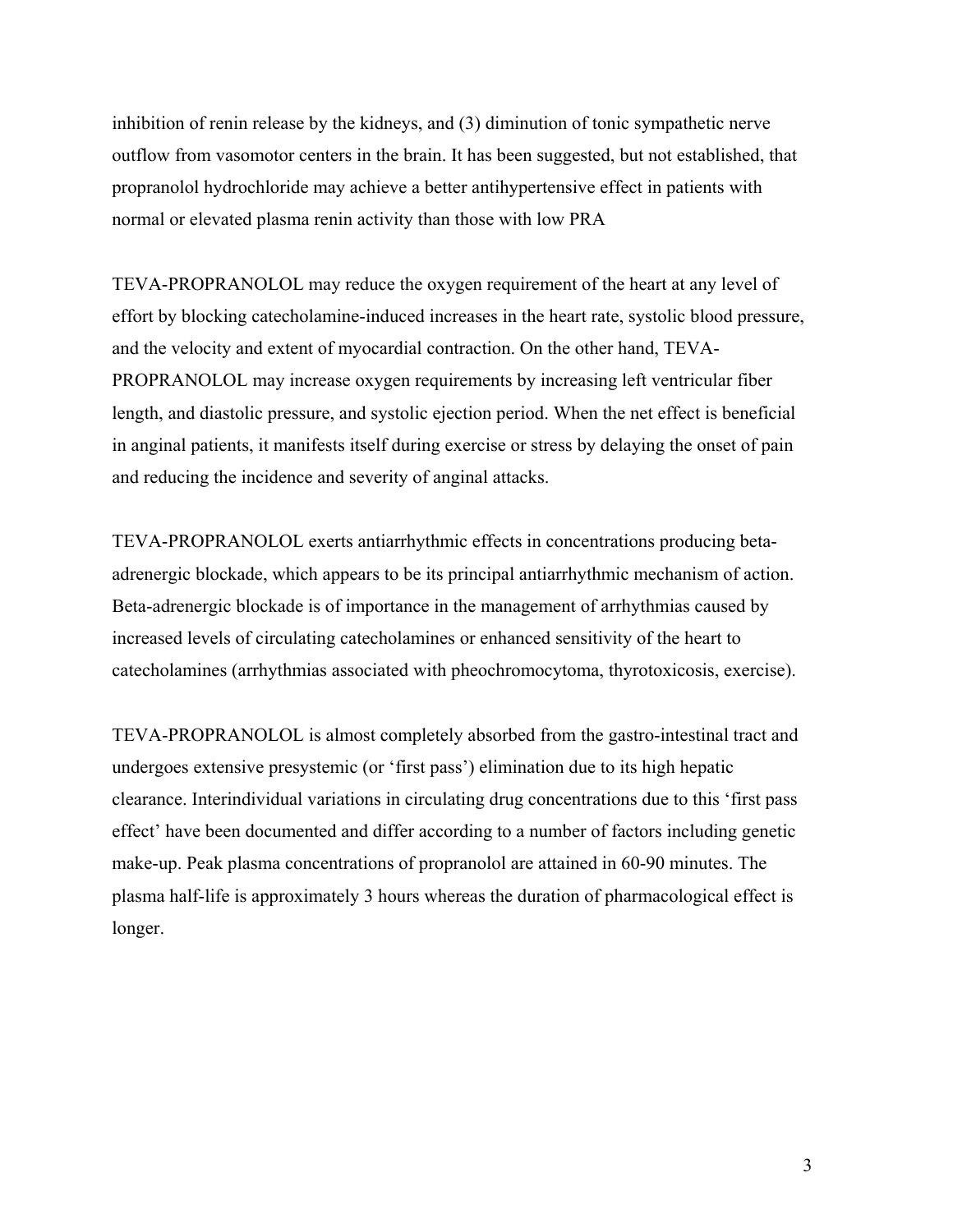#### INDICATIONS

#### A) HYPERTENSION

TEVA-PROPRANOLOL (propranolol hydrochloride) is indicated in the treatment of mild to moderate hypertension. It is usually used in combination with other drugs, particularly a thiazide diuretic. TEVA-PROPRANOLOL may, however, in certain patients be used alone or as an initial agent in those patients in whom, in the judgment of the physician, treatment should be started with a beta-blocker rather than a diuretic. The combination of TEVA-PROPRANOLOL with thiazide-like diuretics and/or peripheral vasodilators has been shown to be compatible and generally more effective than TEVA-PROPRANOLOL alone. Experience with most commonly used antihypertensive agents has not suggested evidence of incompatibility.

TEVA-PROPRANOLOL is not recommended for the emergency treatment of hypertensive crises.

#### B) ANGINA PECTORIS

TEVA-PROPRANOLOL is indicated for the prophylaxis of angina pectoris.

#### C) CARDIAC ARRHYTHMIAS

- 1) Supraventricular arrhythmias
	- a) Paroxysmal atrial tachycardias, particularly those arrhythmias induced by catecholamines or digitalis or associated with Wolff-Parkinson-White syndrome (see W-P-W under WAKNINGS).
	- b) Persistent sinus tachycardia which is non-compensatory and impairs the wellbeing of the patient.
	- c) Tachycardias and arrhythmias due to thyrotoxicosis when causing distress or increased hazard and when immediate effect is necessary as adjunctive, short-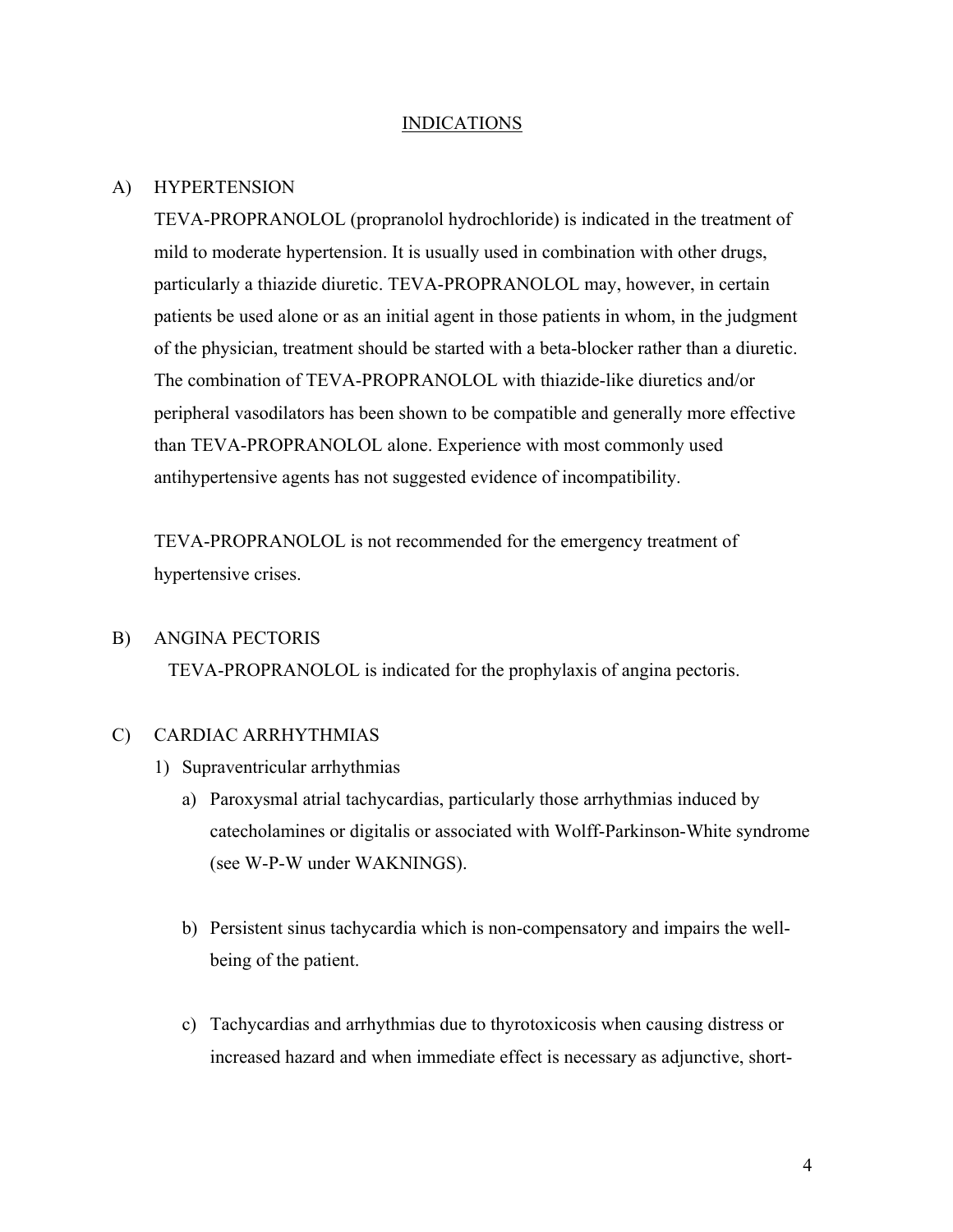term (2-4 weeks) therapy. May be used with, but not in place of, specific therapy (see Thyrotoxicosis under WARNINGS).

- d) Persistent atrial extrasystoles which impair the well-being of the patient and do not respond to conventional measures.
- e) Atrial flutter and fibrillation when ventricular rate cannot be controlled by digitalis alone, or when digitalis is contraindicated.
- 2) Tachyarrhythmias of digitalis intoxication. If digitalis-induced tachyarrhythmias persist following discontinuance of digitalis and correction of electrolyte abnormalities, they may be reversible with TEVA-PROPRANOLOL. Severe bradycardia may occur (See SYMPTOMS AND TREATMENT OF OVERDOSAGE).

# D) MIGRAINE

TEVA-PROPRANOLOL is indicated for the prophylaxis of migraine headache. It is not indicated for the treatment of acute migraine attacks.

# E) HYPERTROPHIC SUBAORTIC STENOSIS

TEVA-PROPRANOLOL is useful in the management of hypertrophic subaortic stenosis, especially for the treatment of exertional or other stress-induced angina, palpitations, and syncope. TEVA-PROPRANOLOL may also improve exercise performance. The effectiveness of propranolol hydrochloride in this disease appears to be due to a reduction of the elevated outflow pressure gradient which is exacerbated by beta-adrenergic receptor stimulation. Clinical improvement may be temporary.

# F) PHEOCHROMOCYTOMA

After primary treatment with an alpha-adrenergic blocking agent has been instituted, TEVA-PROPRANOLOL may be useful as adjunctive therapy if the control of tachycardia becomes necessary before or during surgery.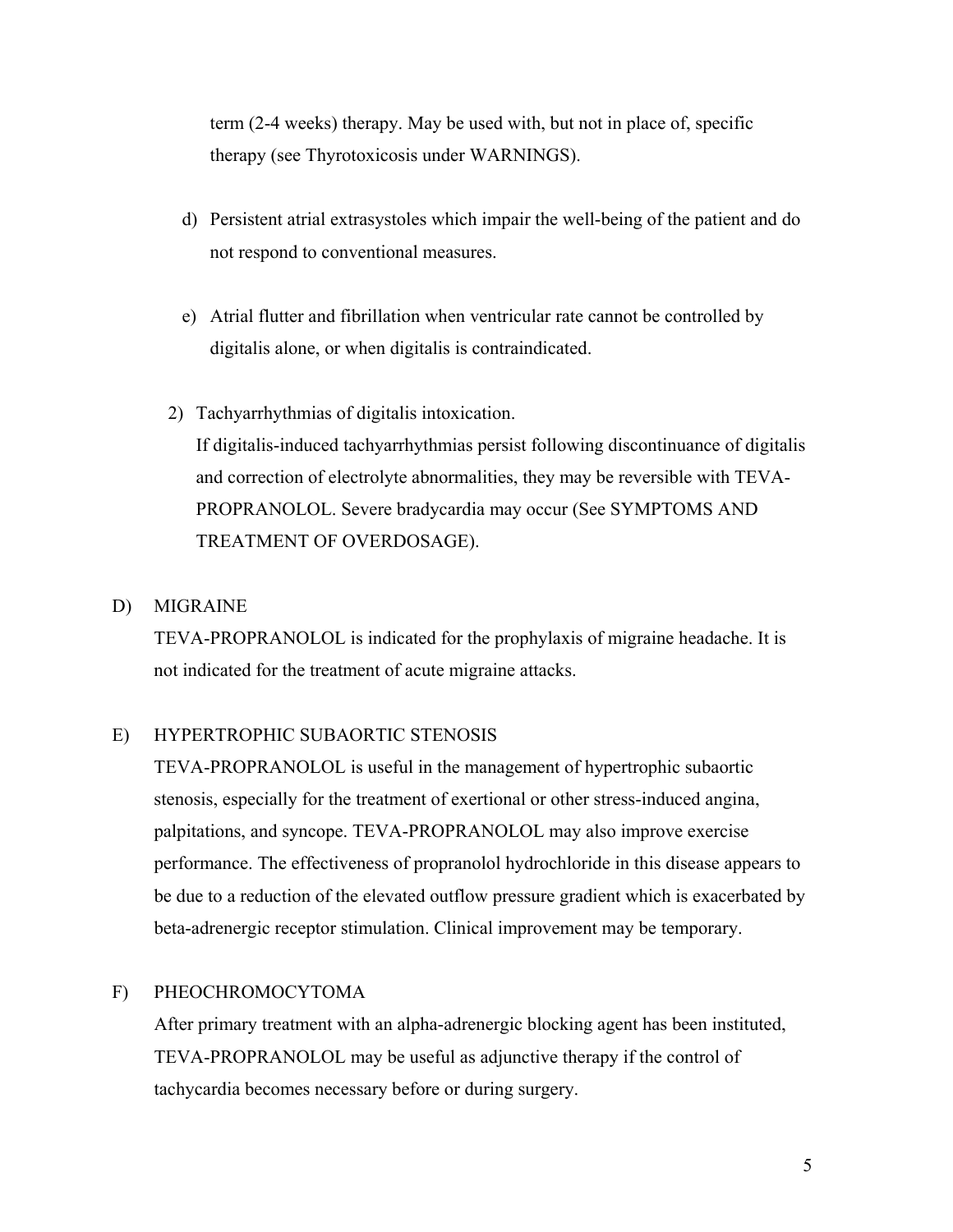It is hazardous to use TEVA-PROPRANOLOL unless alpha-adrenergic blocking drugs are already in use, since this would predispose to serious blood pressure rise. Blocking only the peripheral dilator (beta) action of epinephrine leaves its constrictor (alpha) action unopposed. In the event of hemorrhage or shock, producing both beta- and alpha-blockade is contraindicated since the combination prevents the increase in heart rate and peripheral vasoconstriction needed to maintain blood pressure.

In inoperable or metastatic pheochromocytoma, TEVA-PROPRANOLOL may be useful as an adjunct to the management of symptoms due to excessive beta-adrenergic receptor stimulation.

# **CONTRAINDICATIONS**

TEVA-PROPRANOLOL (Propranolol hydrochloride) is contraindicated in:

- 1) bronchospasm including bronchial asthma;
- 2) allergic rhinitis during the pollen season;
- 3) sinus bradycardia and greater than first degree block;
- 4) cardiogenic shock;
- 5) right ventricular failure secondary to pulmonary hypertension;
- 6) congestive heart failure (See WARNINGS) unless the failure is secondary to a tachyarrhythmia treatable with TEVA-PROPRANOLOL.

## WARNINGS

#### CARDIAC FAILURE

Sympathetic stimulation is a vital component supporting circulatory function in congestive heart failure; therefore, inhibition by means of beta-adrenergic blockade is a potential hazard as it may further depress myocardial contractility and precipitate cardiac failure.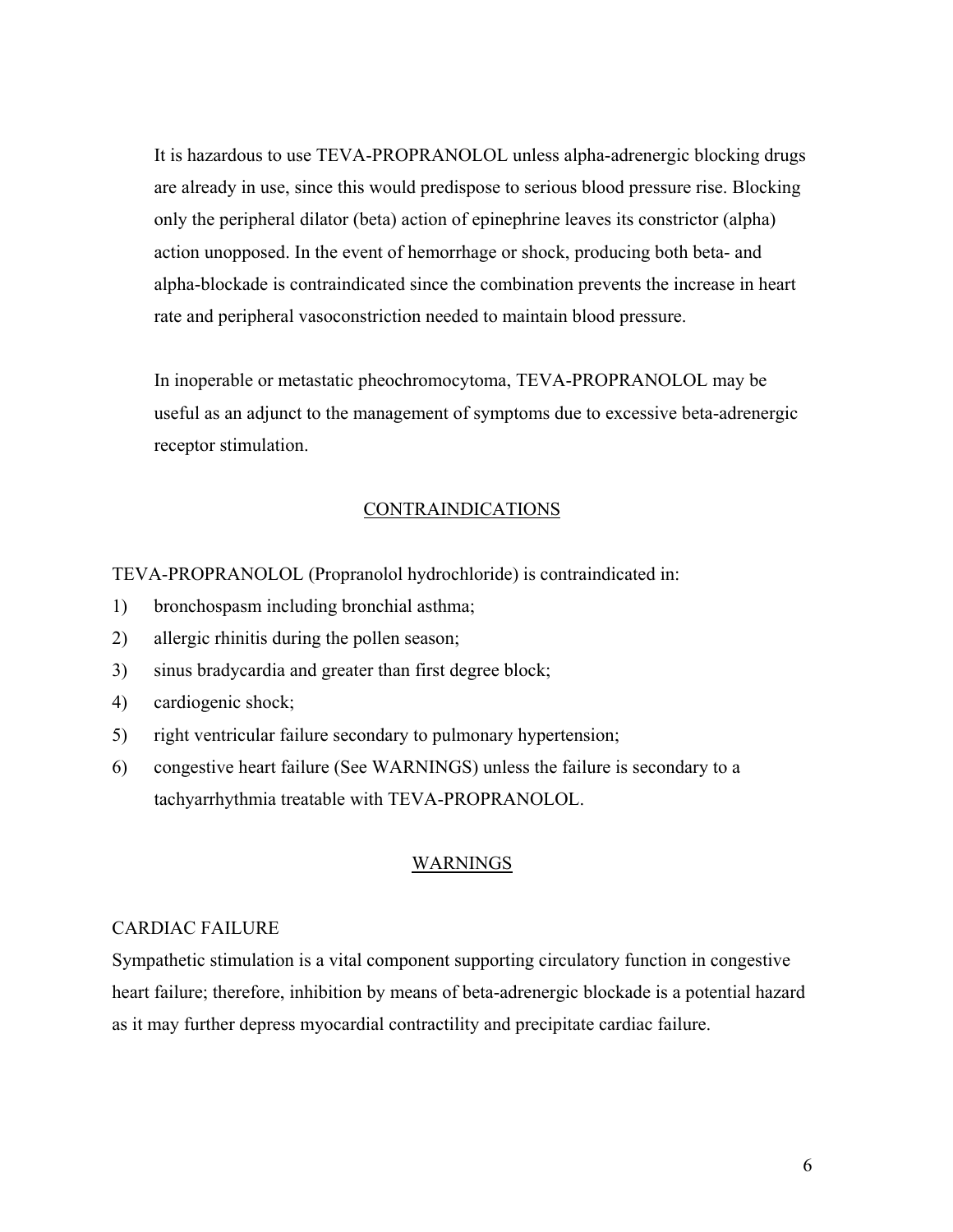TEVA-PROPRANOLOL (propranolol hydrochloride) acts selectively without abolishing the inotropic action of digitalis on the heart muscle (i.e., that of supporting the strength of myocardial contractions). In patients already receiving digitalis, the positive inotropic action of digitalis may be reduced by TEVA-PROPRANOLOL's negative inotropic effect. The effects of TEVA-PROPRANOLOL and digitalis are additive in depressing A-V conduction.

# IN PATIENTS WITHOUT A HISTORY OF CARDIAC FAILURE

Continued depression of the myocardium over a period of time can in some patients, lead to cardiac failure. In rare instances, this has been observed during TEVA-PROPRANOLOL therapy. Therefore, at the first sign of symptoms of impending cardiac failure, patients should be fully digitalized and/or given a diuretic, and the response observed closely:

- a) If cardiac failure continues, despite adequate digitalization and diuretic therapy, TEVA-PROPRANOLOL should be withdrawn immediately.
- b) If tachyarrhythmia is being controlled, patients should be maintained on combined therapy and closely followed until threat of cardiac failure is over.

# ABRUPT CESSATION OF THERAPY IN ANGINA PECTORIS

Severe exacerbation of angina and the occurrence of myocardial infarction have been reported in some patients with angina pectoris following abrupt discontinuation of propranolol hydrochloride therapy. Therefore, when discontinuation of TEVA-PROPRANOLOL is planned in patients with angina pectoris, the dosage should be gradually reduced over a period of about two weeks and the patient should be carefully observed. The same frequency of administration should be maintained. In situations of greater urgency, TEVA-PROPRANOLOL dosage should be reduced stepwise, in four days under close observation. If angina markedly worsens, or acute coronary insufficiency develops, it is recommended that treatment with TEVA-PROPRANOLOL be reinstituted promptly, at least temporarily. In. addition, patients with angina pectoris should be warned against abrupt discontinuation of TEVA-PROPRANOLOL.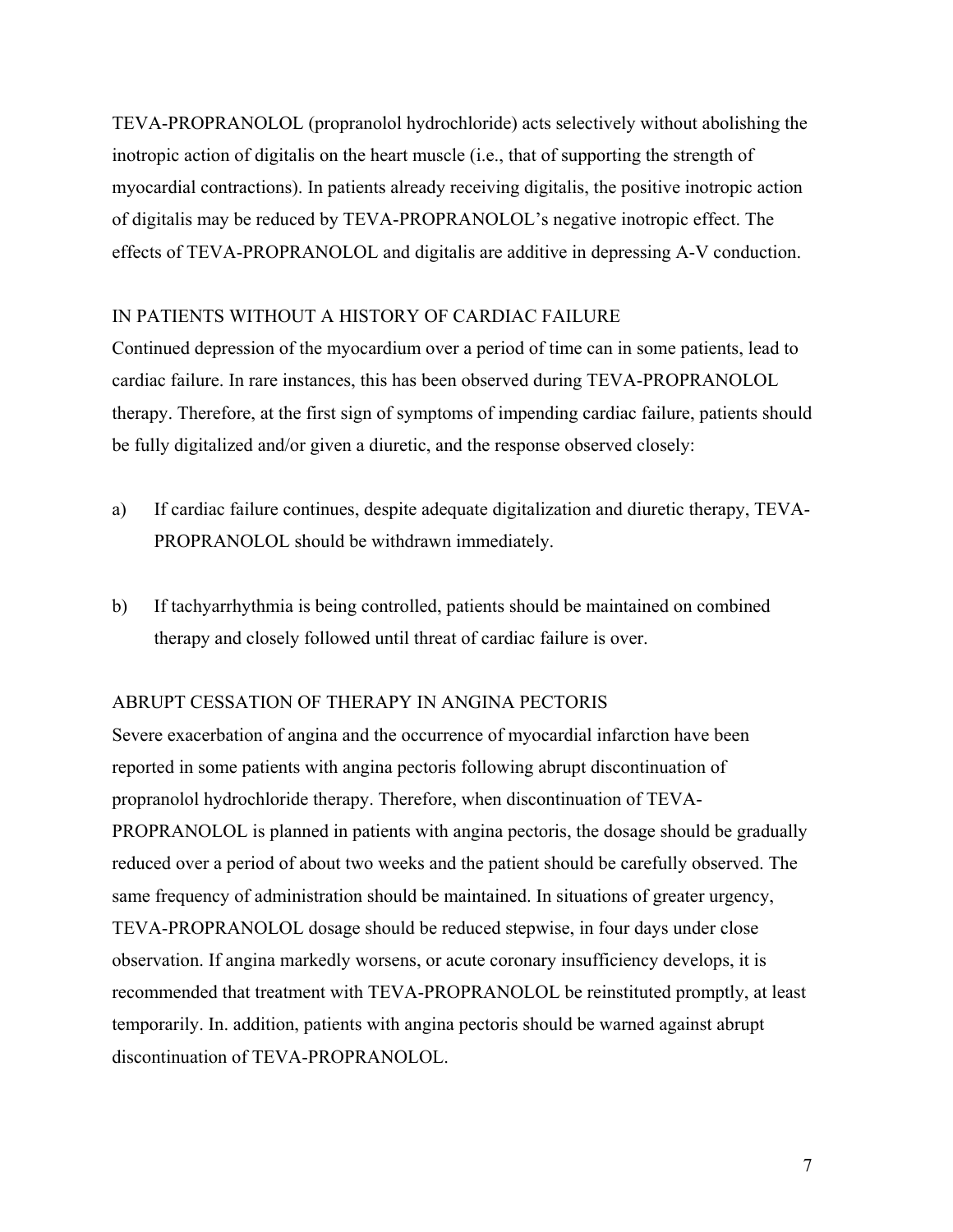# OCULOMUCOCUTANEOUS SYNDROME

Various skin rashes and conjunctival xerosis have been reported in patients treated with betablockers including TEVA-PROPRANOLOL. A severe oculomucocutaneous syndrome, whose signs include conjunctivitis sicca and psoriasiform rashes, otitis, and sclerosing serositis has occurred with the long-term use of one beta- adrenergic blocking agent. This syndrome has not been observed with TEVA-PROPRANOLOL, however, physicians should be alert to the possibility of such reactions and discontinue treatment if they occur.

## IN PATIENTS WITH THYROTOXICOSIS

Possible deleterious effects from long-term use of TEVA-PROPRANOLOL have not yet been adequately appraised. Special consideration should be given to TEVA-PROPRANOLOL's potential for aggravating congestive heart failure. TEVA-PROPRANOLOL may mask the clinical signs of developing or continuing hyperthyroidism or its complications, and may give a false impression of improvement. Therefore, abrupt withdrawal of TEVA-PROPRANOLOL may be followed by an exacerbation of symptoms of hyperthyroidism, including thyroid storm. This may be another instance where TEVA-PROPRANOLOL should be withdrawn slowly by reducing dosage. Propranolol hydrochloride does not distort thyroid function tests.

#### IN PATIENTS WITH WOLFF-PARKINSON-WHITE SYNDROME

TEVA-PROPRANOLOL should be used with caution since several cases have been reported in which, after propranolol hydrochloride treatment, the tachycardia was replaced by a severe bradycardia requiring a demand pacemaker. In one patient, this occurred after an initial dose of 5 mg of propranolol hydrochloride.

## IN PATIENTS UNDERGOING ELECTIVE OR EMERGENCY SURGERY

The management of patients with angina, being treated with beta-blockers and undergoing elective or emergency surgery, is controversial because beta-adrenergic receptor blockade impairs the ability of the heart to respond to beta-adrenergically mediated reflex stimuli, but abrupt discontinuation of therapy with TEVA-PROPRANOLOL may be followed by severe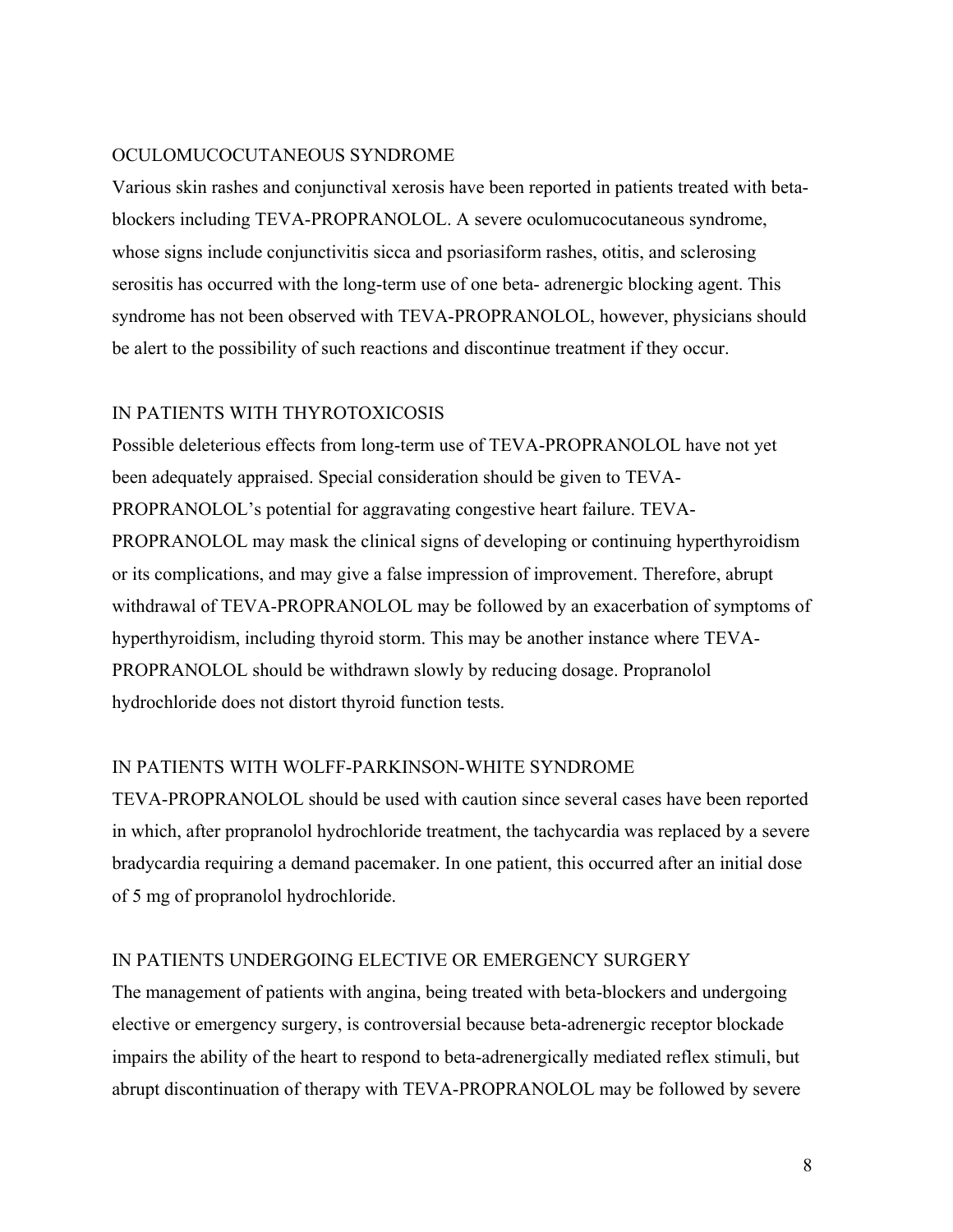complications. (See WARNINGS). Some patients receiving beta-adrenergic blocking agents have been subject to protracted severe hypotension during anesthesia. Difficulty in restarting and maintaining the heartbeat has also been reported.

For these reasons, in patients with angina undergoing elective surgery, TEVA-PROPRANOLOL should be withdrawn gradually following the recommendation given under Abrupt Cessation of Therapy. (See WARNINGS). According to available evidence, all clinical and physiologic effects of beta-blockade are no longer present 48 hours after cessation of medication.

In emergency surgery, since TEVA-PROPRANOLOL is a competitive inhibitor of betaadrenergic receptor agonists, its effects may be reversed, if necessary, by sufficient doses of such agonists as isoproterenol or levarterenol.

Anesthesia with agents which maintain cardiac contractility by virtue of their effect on catecholamine release (e.g. ether) should be avoided in patients on TEVA-PROPRANOLOL therapy.

# IN PATIENTS PRONE TO NON-ALLERGIC BRONCHOSPASM

(e.g. Chronic Bronchitis, Emphysema, Bronchiectasis), TEVA-PROPRANOLOL should be administered with caution since it may block bronchodilation produced by endogenous and exogenous catecholamine stimulation of beta-adrenergic receptors.

IN PATIENTS WITH DIABETES AND IN THOSE SUBJECT TO HYPOGLYCEMIA TEVA-PROPRANOLOL, because of its beta-adrenergic blocking activity, may block premonitory signs and symptoms (pulse rate and pressure changes) of acute hypoglycemia. This is especially important to keep in mind in patients with labile diabetes. Hypoglycemic attacks may be accompanied by a precipitous elevation of blood pressure.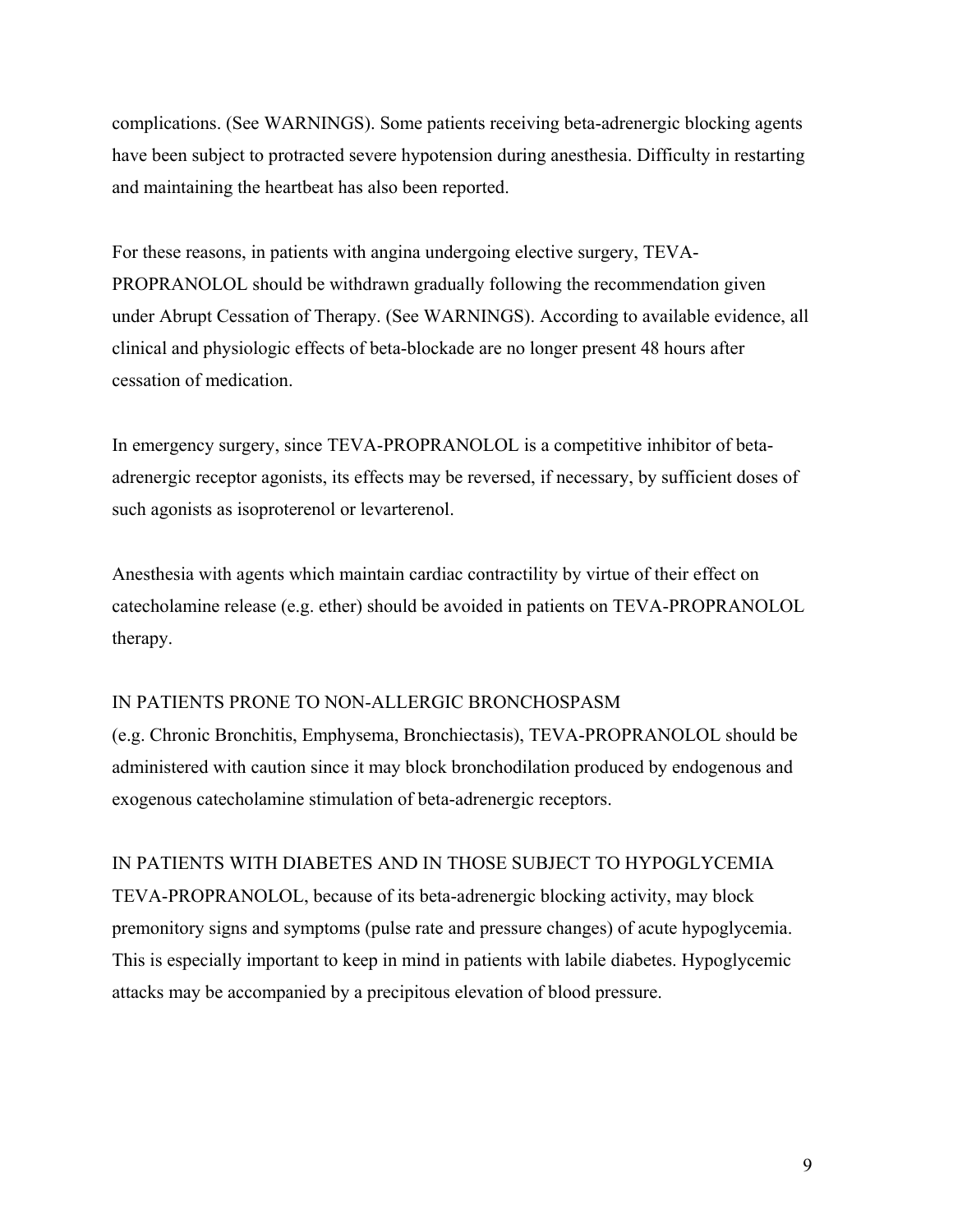#### USE IN PREGNANCY

The safe use of TEVA-PROPRANOLOL in pregnancy has not been established. Use of any drug in pregnancy or in women of child-bearing potential requires that the possible risk to mother and/or fetus be weighed against the expected therapeutic benefit. Perinatal complications, such as small placenta and intra-uterine growth retardation, have been reported in a few cases where the mother took propranolol hydrochloride during pregnancy. Some infants born to mothers treated with propranolol hydrochloride were reported to have hypoglycemia and/or bradycardia.

#### USE IN CHILDREN

While experience with propranolol hydrochloride in children under 12 is limited, the indications for which TEVA-PROPRANOLOL is recommended occur infrequently in childhood. Although reports fail to indicate that children respond in a manner different from the adult, physicians are advised to undertake treatment with caution.

#### PRECAUTIONS

There may be increased difficulty in treating an allergic type reaction in patients on betablockers. In these patients, the reaction may be more severe due to pharmacological effects of beta-blockers and problems with fluid changes. Epinephrine should be administered with caution since it may not have its usual effects in the treatment of anaphylaxis. On the one hand, larger doses of epinephrine may be needed to overcome the bronchospasm, while on the other, these doses can be associated with excessive alpha adrenergic stimulation with consequent hypertension, reflux bradycardia and heart-block and possible potentiation of bronchospasm. Alternatives to the use of large doses of epinephrine include vigorous supportive care such as fluids and the use of beta agonists including parenteral salbutamol or isoproterenol to overcome bronchospasm, and norepinephrine to overcome hypotension.

Some slowing of heart due to unopposed vagal activity is usual in patients receiving TEVA-PROPRANOLOL (propranolol hydrochloride), however, occasionally severe bradycardia occurs and may lead to vertigo, syncopal attacks or orthostatic hypotension. Patients,

10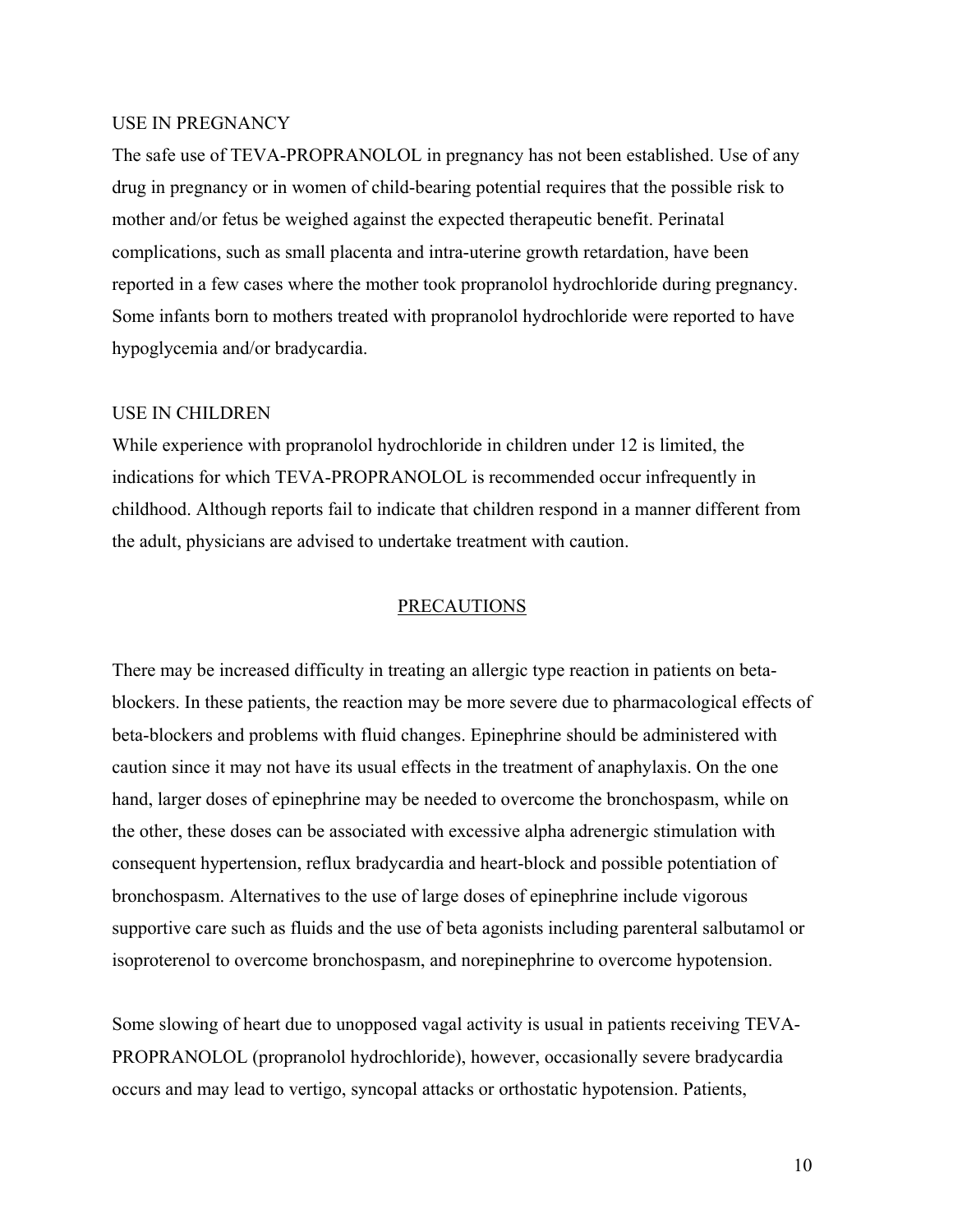especially those with limited cardiac reserve should be monitored for signs of excessive bradycardia. Should the patient become symptomatic the dose of TEVA-PROPRANOLOL should be decreased or, if necessary, the drug should be discontinued. If it is essential to correct the bradycardia intravenous atropine or isoproterenol should be considered.

It has been reported that administration of propranolol hydrochloride to control cardiac arrhythmias in acute myocardial infarction has caused marked reduction in cardiac output. Therefore, the doses of TEVA-PROPRANOLOL should be kept to the minimum in patients with severe myocardial infarction. Prior administration of other antiarrhythmic cardiac depressant drugs, such as procainamide or quinidine may potentiate the cardiac-depressant activities of TEVA-PROPRANOLOL. Prior digitalization may be indicated and atropine should be at hand to control bradycardia.

The combination of TEVA-PROPRANOLOL with a thiazide-like diuretic and/or peripheral vasodilator produces a greater fall in blood pressure than either drug alone. This occurs regardless of which drug is administered first. The same degree of blood pressure control can be achieved by lower than usual dosages of each drug. Therefore, when using such combined therapy, careful monitoring of the dosages is required until the patient is stabilized.

Patients receiving catecholamine depletion drugs such as reserpine or guanethidine should be closely observed if TEVA-PROPRANOLOL is administered concomitantly. The added catecholamine blocking action of this drug may produce an excessive reduction of the resting sympathetic nervous activity.

In patients on long-term treatment with TEVA-PROPRANOLOL, laboratory determinations should be made at regular intervals. The drug should be used with caution in patients with impaired renal and hepatic functions.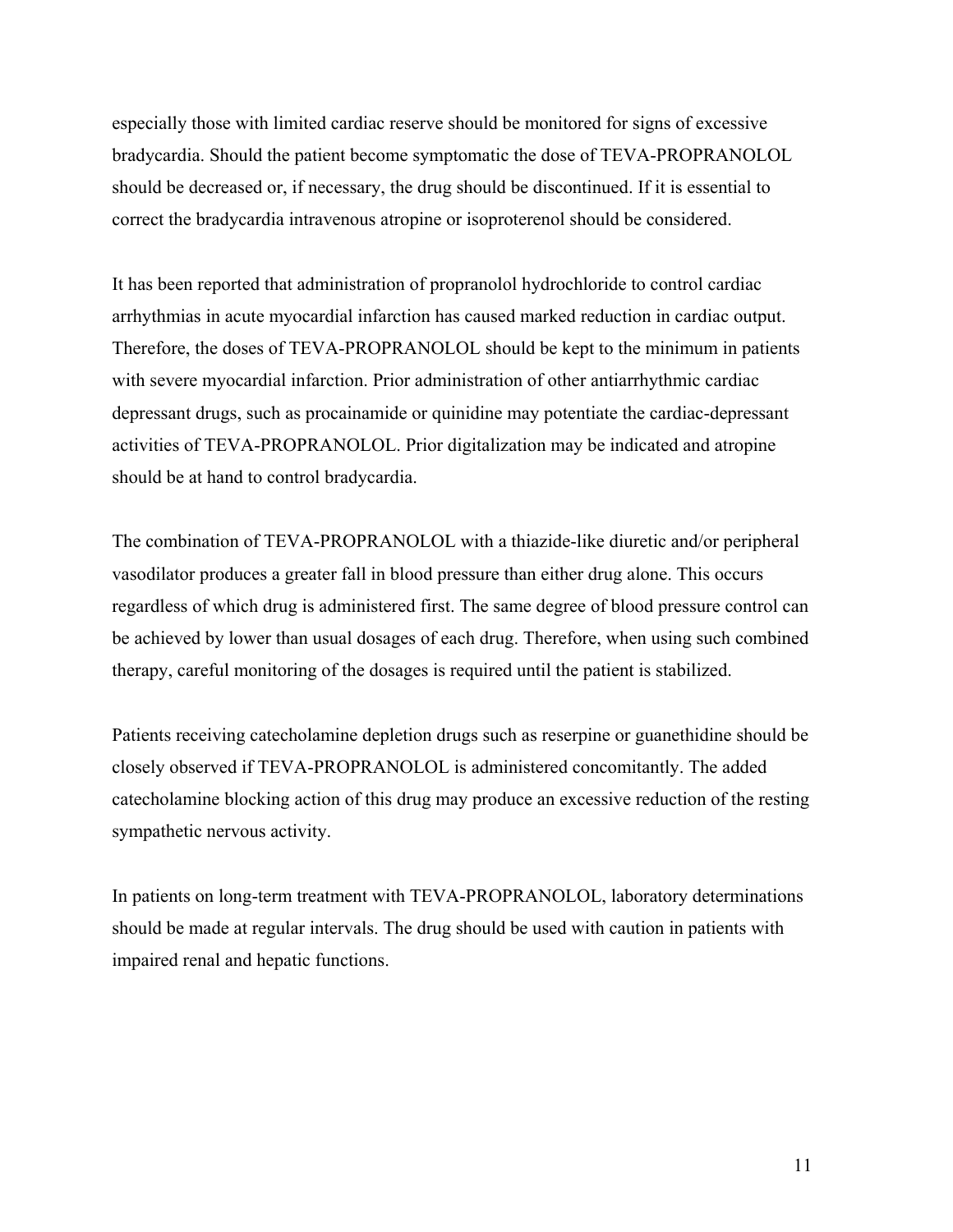## ADVERSE REACTIONS

The most serious adverse effects that may be encountered with TEVA-PROPRANOLOL (propranolol hydrochloride) are congestive heart failure and bronchospasm (See CONTRAINDICATIONS, WARNINGS and PRECAUTIONS).

Gastrointestinal disturbances (anorexia, nausea, vomiting, diarrhea, abdominal pain) are the most common adverse effects reported. Other less frequently reported adverse effects are: (in descending order) cold extremities and exacerbation of Reynaud's phenomenon; congestive heart failure; sleep disturbances including vivid dreams; dizziness, fatigue and bronchospasm. Reported adverse effects, according to organ systems are recorded below:

# CARDIOVASCULAR

Congestive heart failure (See WARNINGS); secondary effects of decreased cardiac output which could include: syncope, vertigo, lightheadedness, decreased renal perfusion and rarely, postural hypotension; intensification of A-V block and hypotension; severe bradycardia; claudication and cold extremities, Raynaud's phenomenon; palpitations; precordial pain.

#### CENTRAL NERVOUS. SYSTEM

Dizziness, lethargy, weakness, drowsiness, headache, insomina, fatigue, anore**xia,** anxiety, mental depression, poor concentration, reversible amnesia and catatonia, vivid dreams with or without insomnia, hallucinations, paresthesia, incoordination.

#### GASTROINTESTINAL

Nausea, vomiting, epigastric distress, anorexia, bloating, mild diarrhea, constipation.

## RESPIRATORY

Bronchospasm; laryngospasm and respiratory distress. (See CONTRAINDICATIONS and WARNINGS).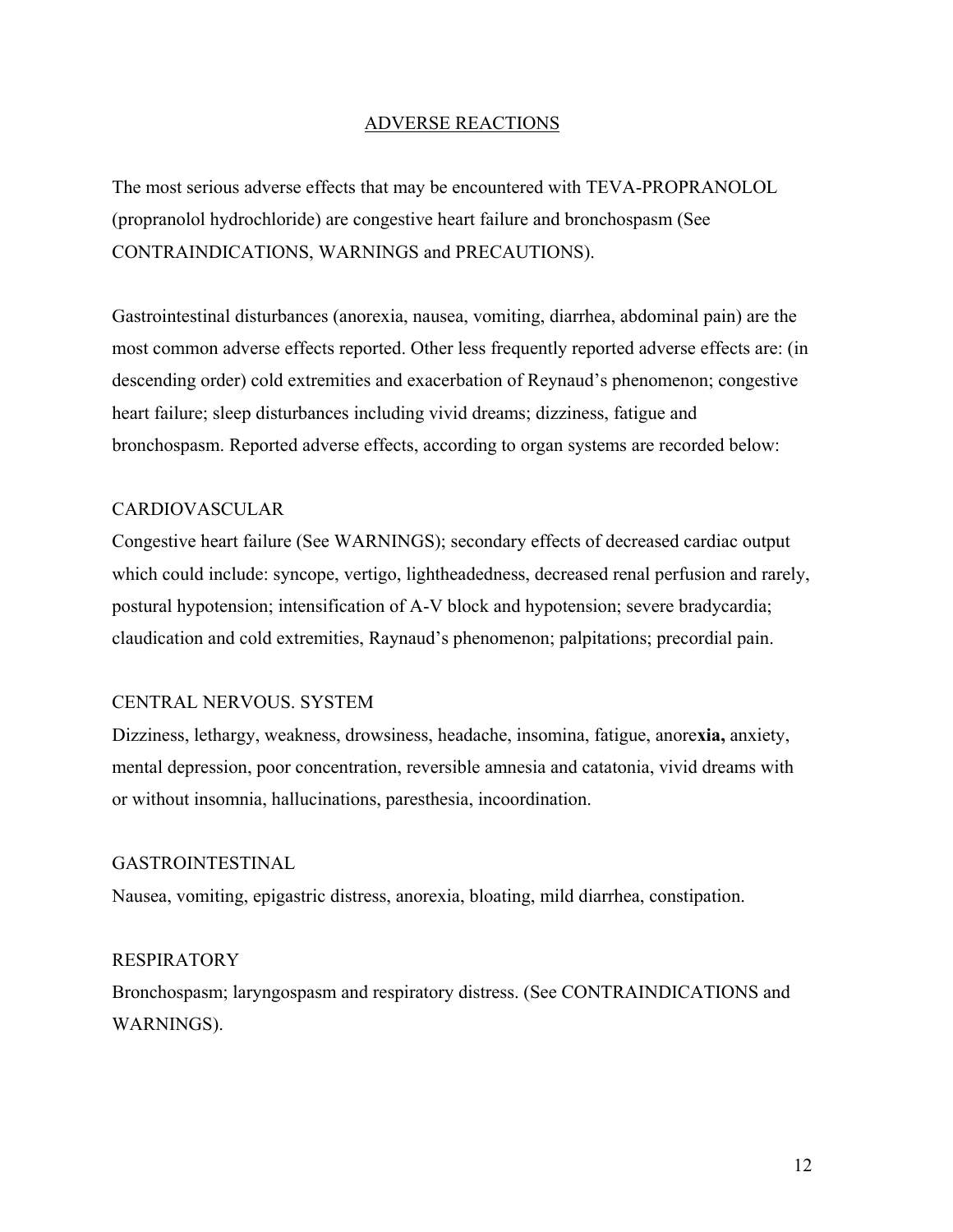# DERMATOLOGIC

A few cases of erythematous rashes and increase of facial acneiform lesions have been reported; urticaria; exfoliative psoriasiform eruption.

# **OTHERS**

Reduction or loss of libido; reversible alopecia and rarely: diminution and loss of hearing; tinnitus, visual disturbances; diminished vision; conjunctivitis; thrombocytopenic purpura; pharyngitis and agranulocytosis, fever combined with aching and sore throat; urinary retention associated with repeated bouts of paroxysmal tachycardia; flushing of face. CLINICAL LABORATOKY TESTING FINDINGS

Elevated blood urea levels in patients with severe heart disease, elevated serum transaminase, alkaline phosphatase, and lactate dehydrogenase have been reported.

# SYMPTOMS AND TREATMENT OF OVERDOSAGE;.

Several reports in the published literature describe cases in which propranolol hydrochloride was used as a suicide agent. In most cases, other agents, e.g. alcohol, have also been involved. One patient who was thought to have ingested 3,600 mg of propranolol hydrochloride died. Survival of patients taking higher single doses has, however, also been reported.

The common signs to be expected in overdosage are bradycardia, hypotension, bronchospasm, or acute cardiac failure. If overdosage occurs, in all cases therapy with TEVA-PROPRANOLOL should be discontinued and the patient observed closely. In addition the following therapeutic measures are suggested:

# BRADYCARDIA

Administer atropine incrementally in 0.6 mg doses. If there is no response to vagal blockade, administer isoproterenol cautiously.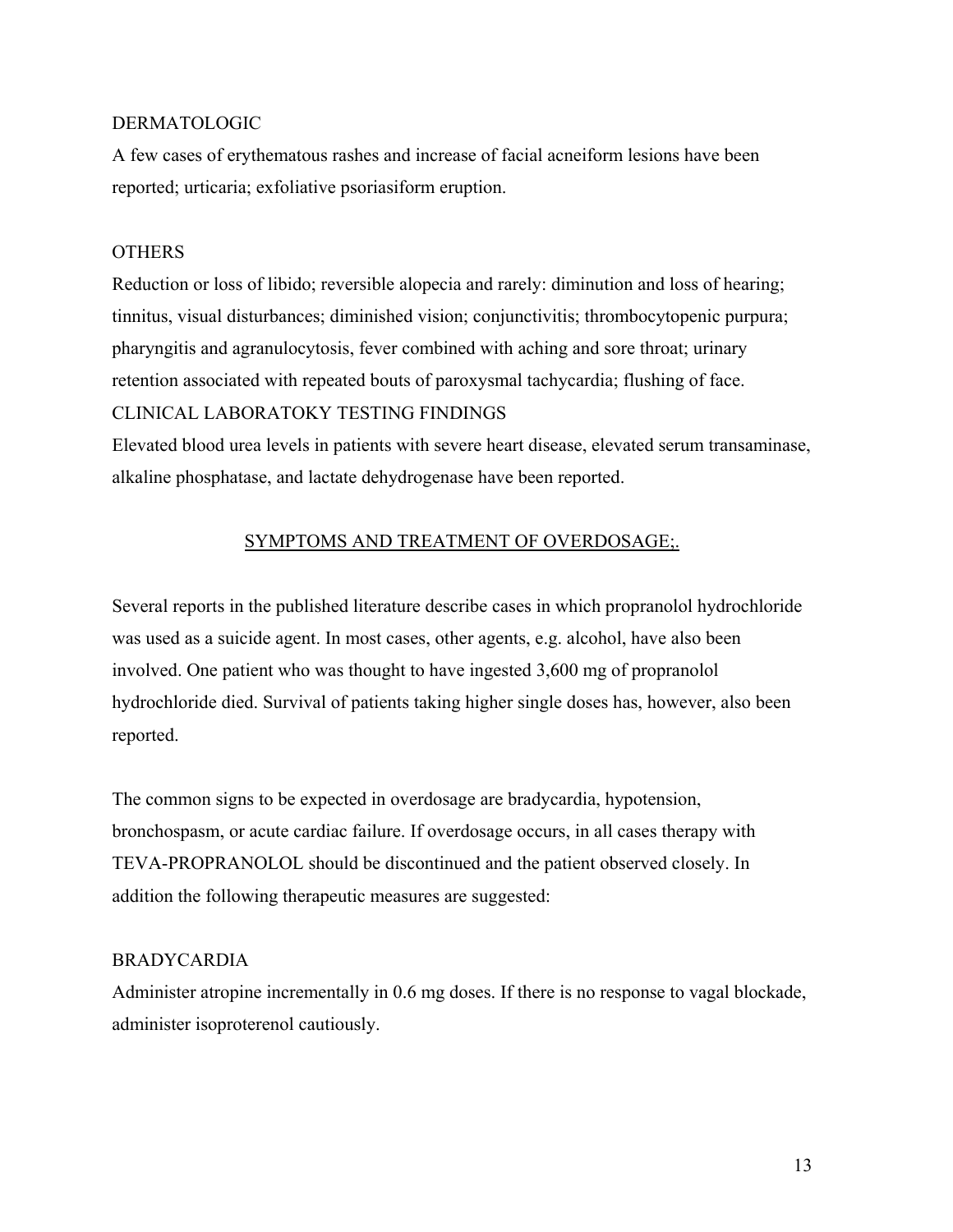# CARDIAC FAILURE

Digitalization and Diuretics

# **HYPOTENSION**

Vasopressors, e.g. levarterenol or epinephrine. (See Precaution concerning the use of epinephrine in B-blocked patients).

# BRONCHOSPASM

Administer isoproterenol and aminophylline.

# DOSAGE AND ADMINISTRATION

# **HYPERTENSION**

Therapeutic, response to a given dosage varies between patients, therefore, dosage must be indivually titrated and should be carefully monitored. In the treatment of hypertension TEVA-PROPRANOLOL (propranolol hydrochloride) may be started by administering the drug in two equal daily doses of 40 mg. This may be increased, if necessary, in one week, to 80 mg twice daily, before breakfast and at bedtime. If necessary, the drug may be increased to 160 mg twice daily. For most patients the dosage is within the range of 160-320 mg daily. A small number of patients may respond to 80 mg daily. Experience to date suggests that in some resistant patients increasing the dosage above 320 mg/day may have an additional effect. Doses above 320 mg/day should be given on a t.i.d. or q.i.d. regimen.

The time course of full blood pressure response is variable. The anti-hypertensive effect will usually occur within 3 to 7 days after reaching the effective dose. The maximum decrease in blood pressure may occur 2 to 4 weeks after initiation of treatment.

# ANGINA PECTORIS

Dosage must be individualized. Starting with 10-20 mg three or four times daily, before meals and at bedtime, dosage should be gradually increased at 3 to 7 day intervals until optimum response is obtained. Although individual patients may respond at any dosage level,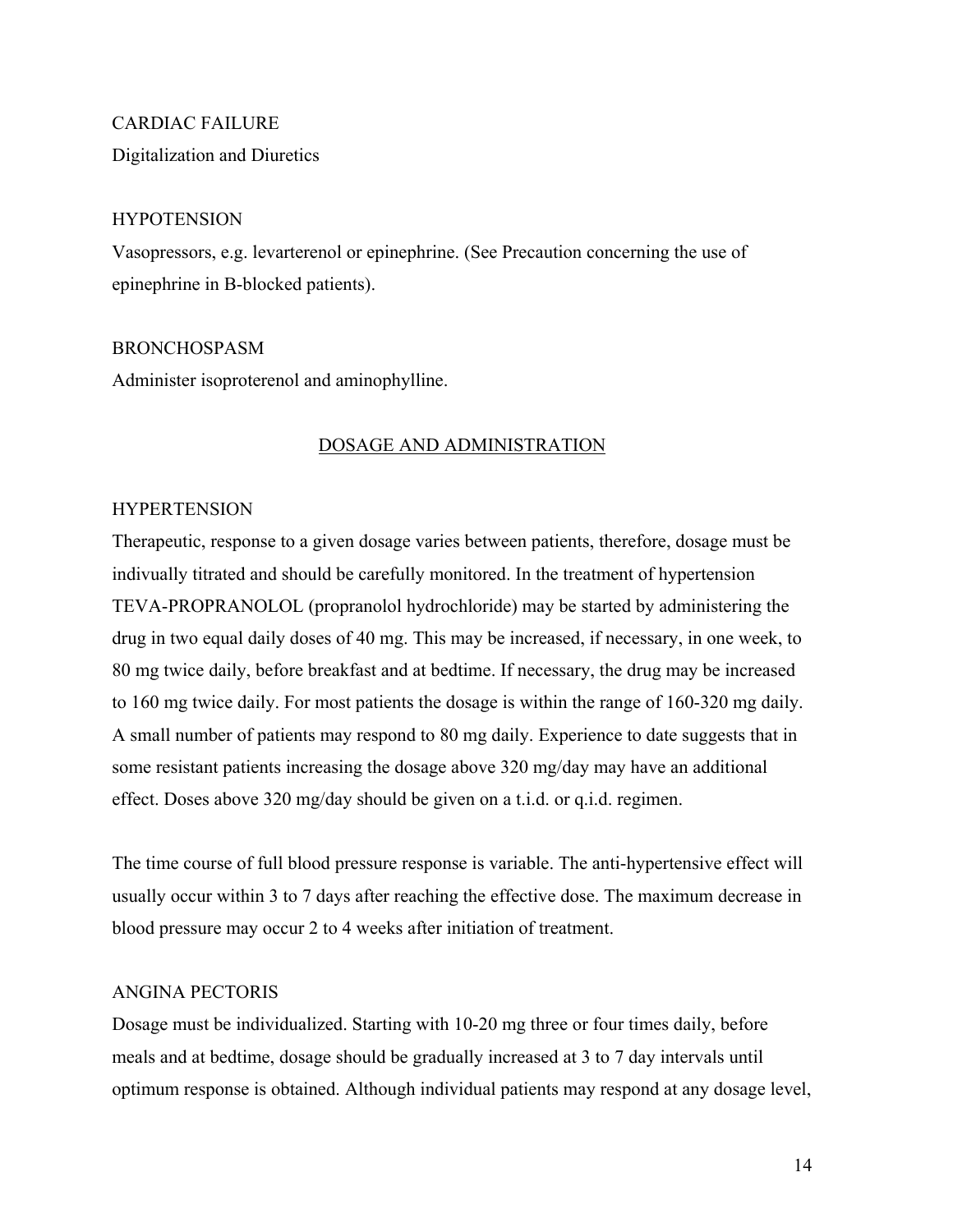the average optimum dosage appears to be 160 mg/day. Occasionally, in resistant patients, dosage as high as 320-400 mg/day have been administered with beneficial results. If treatment is to be discontinued, reduce dosage gradually over a period of about two weeks (See WARNINGS).

# ARRHYTHMIAS

10-30 mg three or four times daily, before meals and at bedtime.

# MIGRAINE

Dosage must be individualized. The initial dose is 40 mg twice daily. The dose may then be gradually increased until optimum migraine prophylaxis is achieved. The usual effective dose range is 80 - 160 mg/day.

# HYPERTROPHIC SUBAORTIC STENOSIS

20-40 mg three or four times daily, before meals and at bedtime.

# PHEOCHROMOCYTOMA

Pre-operatively - 60 mg daily, in divided doses, for three days before surgery, concomitantly with an alpha-receptor blocking agent.

Malignant cases -30 mg daily, in divided doses.

# AVAILABILITY

# TEVA-PROPRANOLOL TABLETS 10 mg

Orange coloured round bi-convex compressed tablets, engraved  $\frac{1}{10}$  on one side and bisect on the reverse, containing 10 mg propranolol hydrochloride. Supplied in bottles of 100 and 1000 and in boxes of 100 (as unit dose strips). N 10

# TEVA-PROPRANOLOL TABLETS 20 mg

Blue coloured hexagonal shaped bi-convex compressed tablets, engraved modified N on one side and 2|0 on the reverse, containing 20 mg propranolol hydrochloride.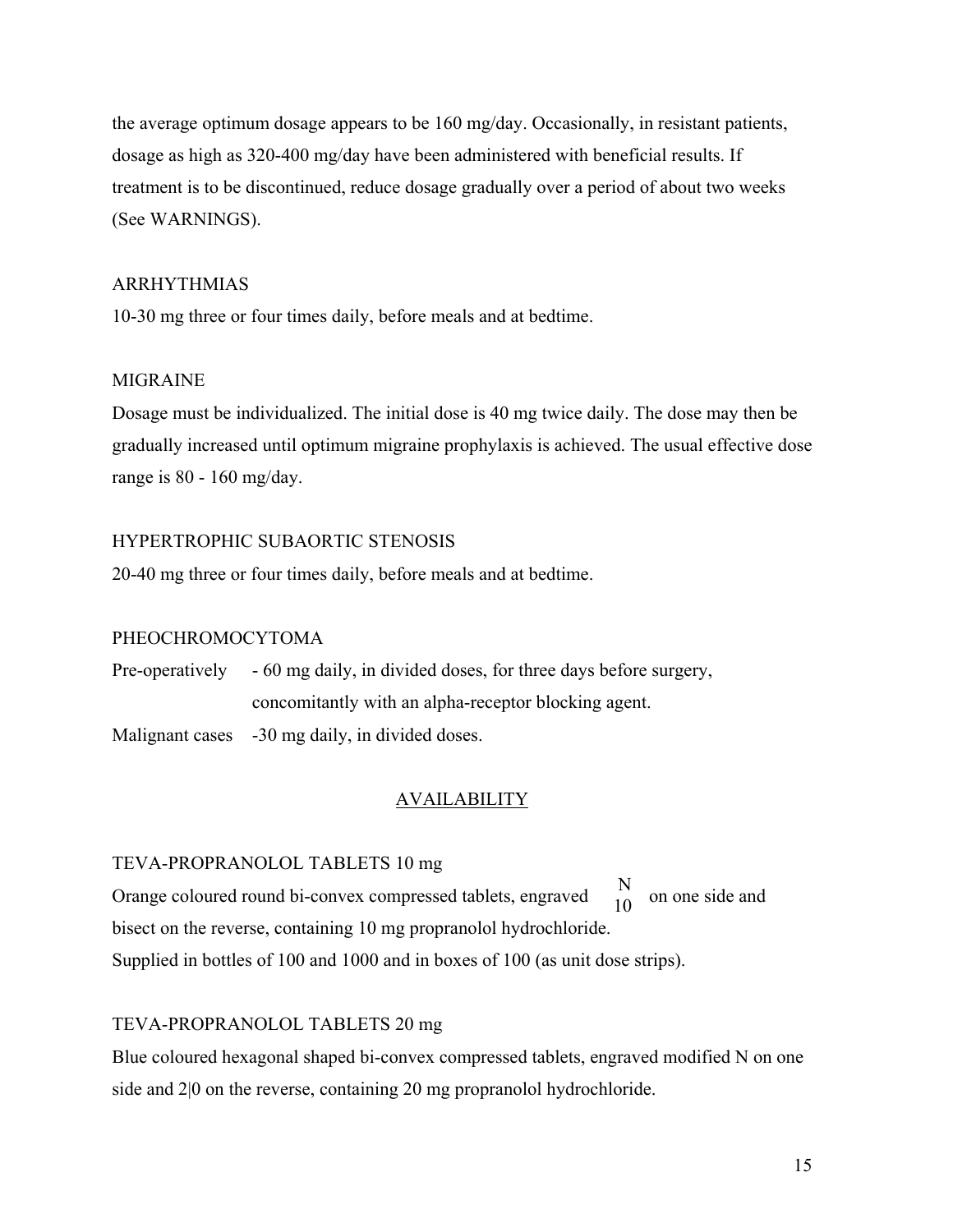Supplied in bottles of 100 and 1000 and in boxes of 100 (as unit dose strips).

# TEVA-PROPRANOLOL TABLETS 40 mg

Green coloured round bi-convex compressed tablets, engraved the reverse, containing 40 mg propranolol hydrochloride. Supplied in bottles of 100, 1000 and 5000 and in boxes of 100 (as unit dose strips). N 40

TEVA-PROPRANOLOL TABLETS 80mg Yellow coloured round bi-convex compressed tablets, engraved  $\overrightarrow{g_0}$  on one side and bisect on the reverse, containing 80 mg propranolol hydrochloride. N 80

Supplied in bottles of 100 and 1000 and in boxes of 100 (as unit dose strips).

# **CHEMISTRY**

Propranolol Hydrochloride



Molecular Formula:  $C_{16}H_{22}C1NO_2$  Molecular Weight: 295.81

Chemical Name: 1-(isopropylamino)-3-(1-napthyloxy-2-propanol hydrochloride.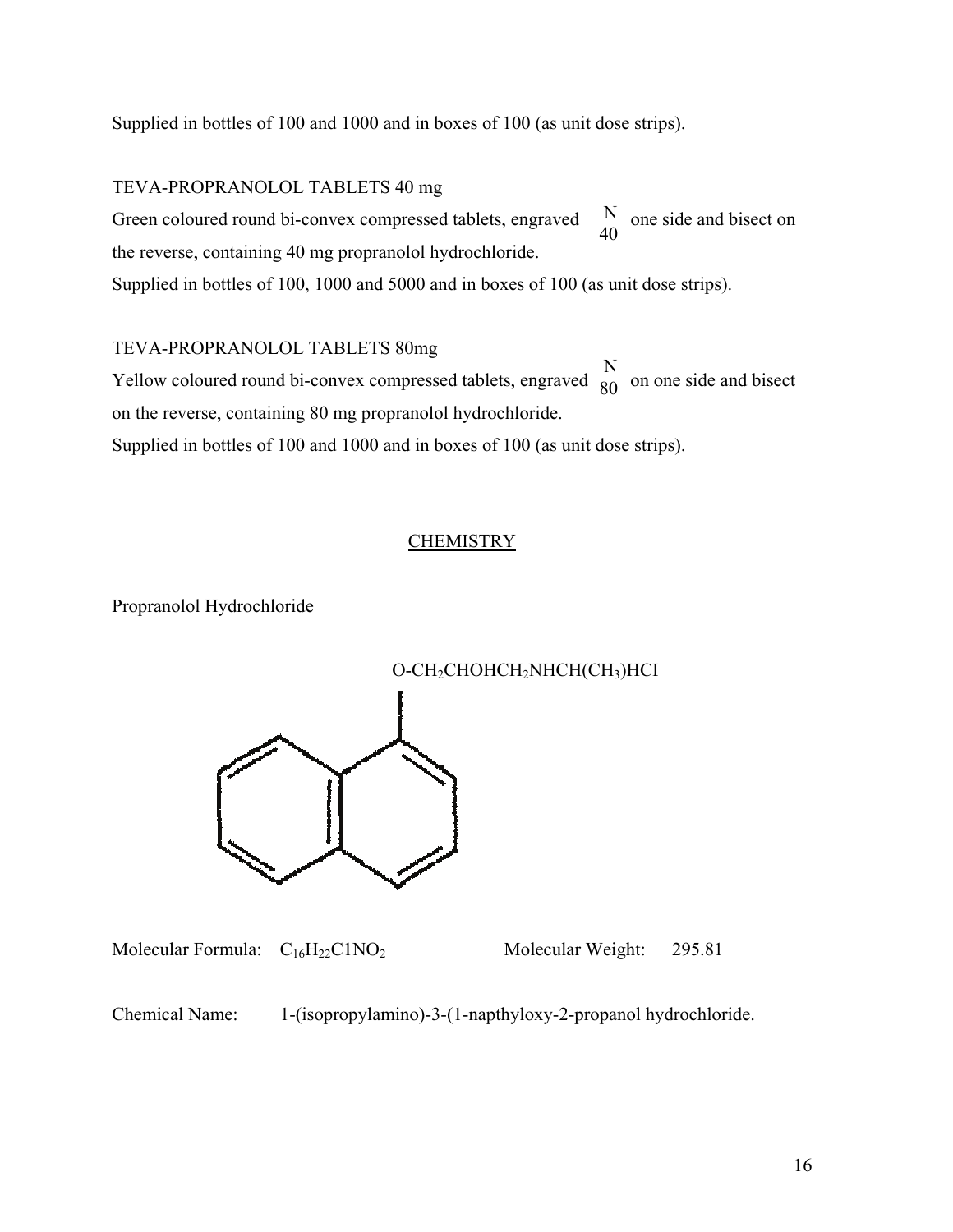Description: Propranolol hydrochloride is a stable, colorless, crystalline solid with a melting point of 163-l64°C. It is readily soluble in water and ethanol and insoluble in non-polar solvents.

# PHARMACOKINETICS

Propranolol hydrochloride is rapidly and almost completely absorbed from the gastrointestinal tract. A large part of the absorbed drug is lost to the systemic circulation due to the first pass metabolism in the liver. After repeated administration, the first pass removal process becomes saturated and, at steady state, the plasma concentration is proportional to the dose, although there is some variation between patients as to the blood levels achieved at a given dose. In addition, correlation of plasma level to therapeutic effect varies considerably with propranolol hydrochloride as with some other beta-blockers. This lack of correlation is most marked in the treatment of angina and hypertension.

The circulating drug is more than 90% bound to serum proteins. Propranolol hydrochloride is rapidly and extensively metabolized and excreted by the kidney. Over 20 metabolites have been identified. One of these, the 4-hydroxy metabolite, found only after oral administration, has beta-adrenergic blocking properties. The biological half-life of propranolol hydrochloride (i.e. the serum concentration of the unchanged drug) is about four hours. The duration of pharmacologic effect is longer.

# PHARMACOLOGY

Propranolol hydrochloride is a competitive antagonist of endogenous and exogenous sympathomimetic amines at the beta-adrenergic receptors (Beta<sub>l</sub> and Beta<sub>2</sub>). Chemically it is a racemic mixture of equal amounts of levo and dextro isomers. The levo isomer is responsible for most of the beta-receptor blocking activity.

# CARDIOVASCULAR EFFECTS

Intravenous administration of propranolol to cats and dogs produced a fall in heart rate by blocking endogenous sympathetic activity to the heart. In anesthetized dogs, propranolol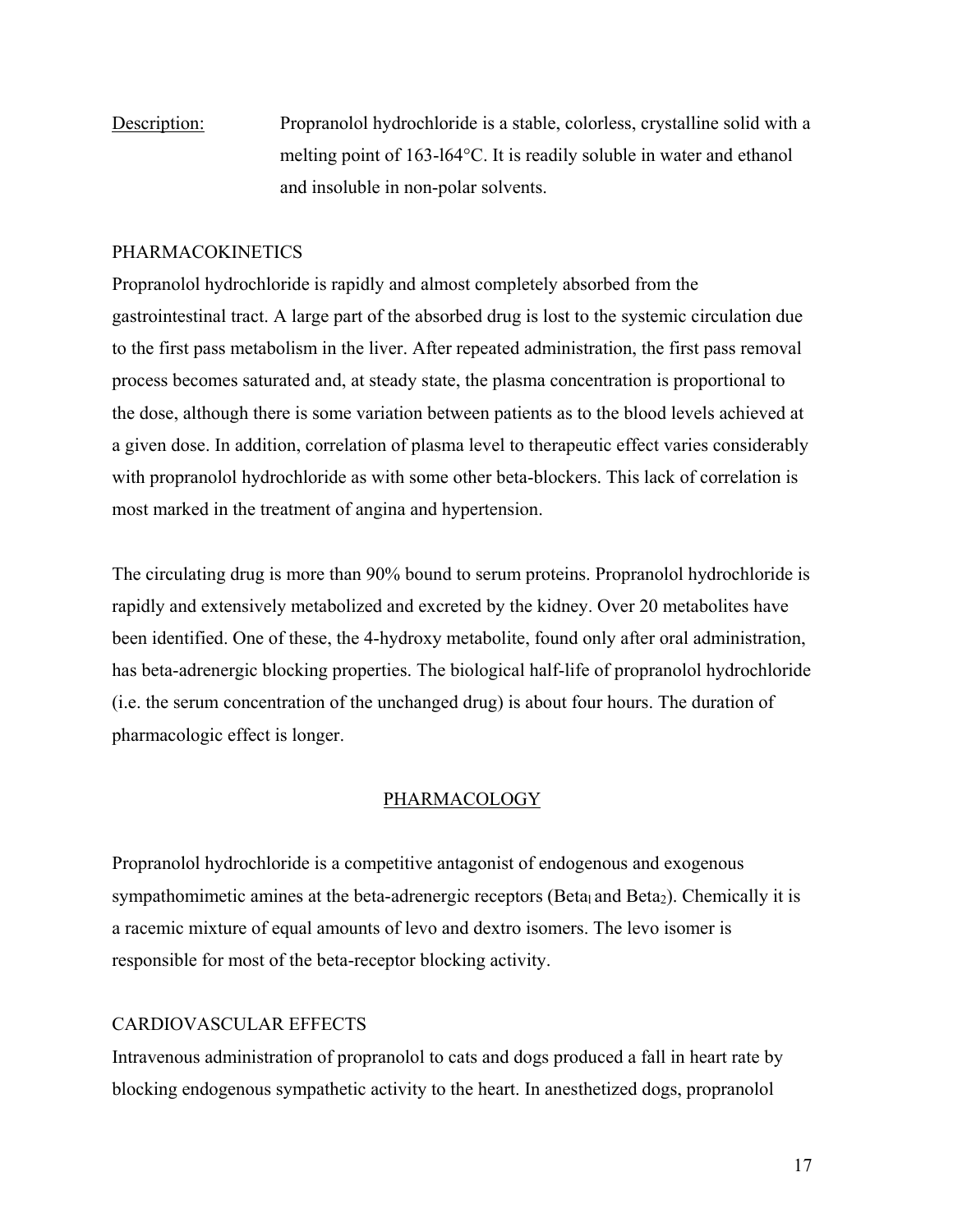produced dose-related decrease in heart rate, cardiac contractile force, and small depressions in blood pressure, and cardiac output. These effects have also been demonstrated in man. A reduction in oxygen consumption and increased right atrial pressure were observed in human myocardium.

Human and animal studies with propranolol have demonstrated competitive and reversible blockade of the increased heart rate and increased force of contraction produced by isoproterenol, adrenaline, noradrenaline and stellate ganglion stimulation. Propranolol reduced the pressor response of noradrenaline, potentiated that of adrenaline, but did not effect the response of phenylephrine.

Epstein and associates studied 16 human subjects under conditions of maximal and submaximal exercise. Propranolol 0.15 mg/kg intravenously, was sufficient to reduce by tenfold the sensitivity of heart rate to isoproterenol.

Blockade of beta-adrenergic receptors in the peripheral vasculature has little if any effect on circulation or blood pressure. Administered intra-arterially, propranolol causes a brief vasodilation unrelated to beta-adrenergic receptor blockade.

Amounts of propranolol which completely abolished the increase in heart rate produced by stimulation of the right stellate ganglion in anesthetized cats did not affect the bradycardia produced by vagal stimulation.

Propranolol causes no observable response when it interacts with beta-receptors in the absence of a primary agonist such as epinephrine or isoprenaline indicating a lack of intrinsic sympathomimetic activity.

Lucchesi et al demonstrated in dogs that propranolol was effective in reversing or preventing several types of experimentally-induced cardiac arrhythmias.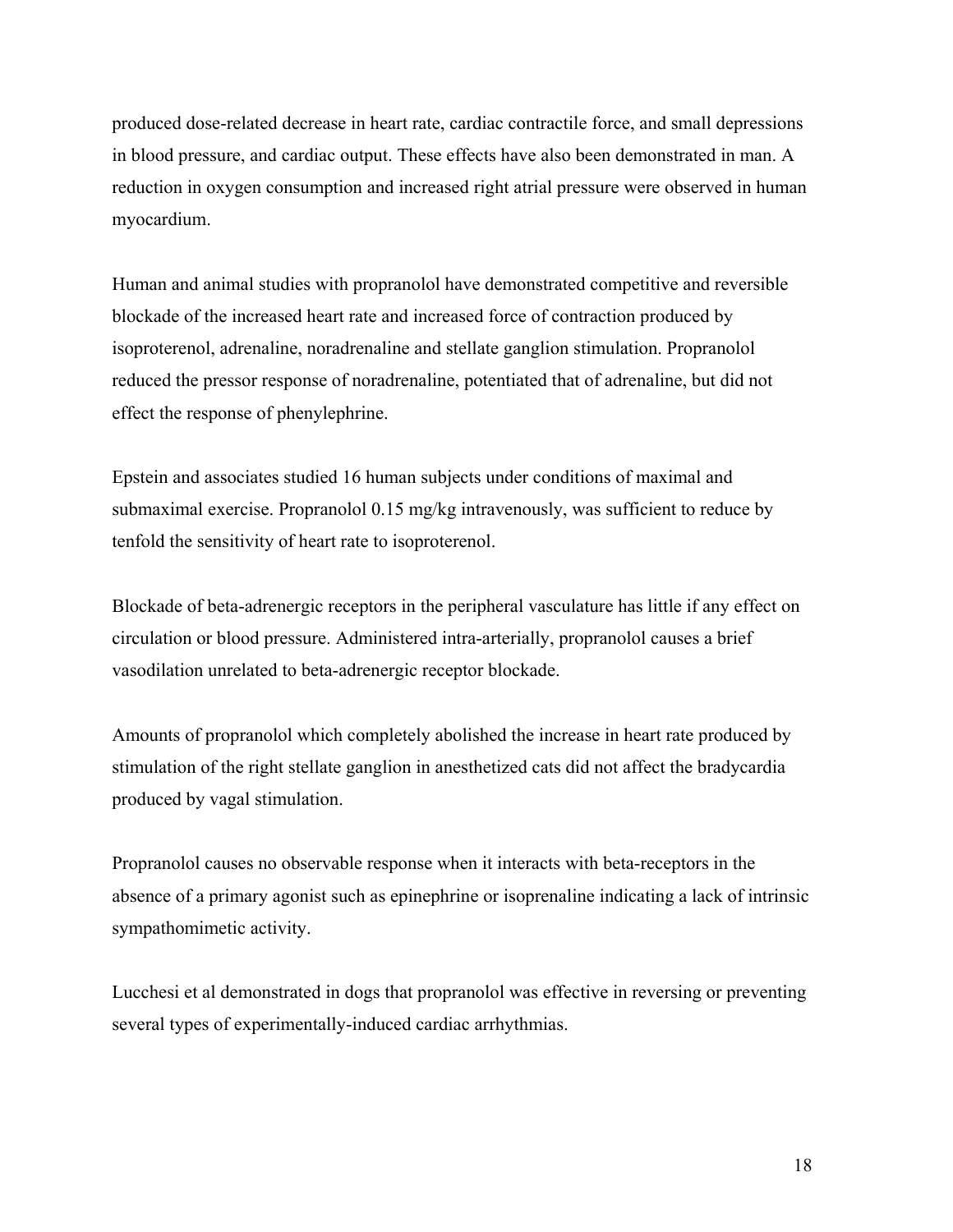In animal experiments, at concentrations much higher than those necessary for complete beta-adrenergic blockade, propranolol exerts a local anesthetic effect. This has also been termed a "membrane stabilizing" or "quinidine-like" effect. This property of propranolol has been demonstrated in vitro with human myocardium only at a minimum concentration of 10 mg/L which is about 100 times greater than that required for inhibition of exercise tachycardia or suppression of ectopic beats. This is, therefore, not thought to be an important property of propranolol in the doses used in clinical practice and there are no in vivo methods for demonstrating this effect in man.

Plasma renin activity is inhibited by propranolol.

# RESPIRATORY EFFECTS

Propranolol increases airway resistance by inhibiting the sympathetic innervation of the bronchi. This effect is small in most normal individuals where it can only be demonstrated by measuring forced expiry volume  $(FEV_l)$ . In asthmatics and patients with other bronchospastic diseases however, this effect is marked and potentially dangerous.

Injection of propranolol reduced  $FEV_1$  with dyspnoea, cough and dizziness in two of eleven patients with chronic obstructive lung disease. When given the drug orally (40 mg q.i.d.) five of these eleven patients reported dyspnoea. Propranolol has been reported to potentiate bronchospasm induced by histamine, acetylcholine, methylcholine or allergen and this potentiation is greater in asthmatics than in non-asthmatic subjects.

# Central Nervous System Effects

Propranolol hydrochloride readily crosses the blood/brain barrier. In some animal experiments it has been shown to display central muscle relaxant, sedative and anticonvulsant properties. To date, none of these effects can be directly attributed to blockade of beta-adrenergic receptors in the central nervous system. One publication, suggests that propranolol's CNS activity may be attributable to a glycol metabolite.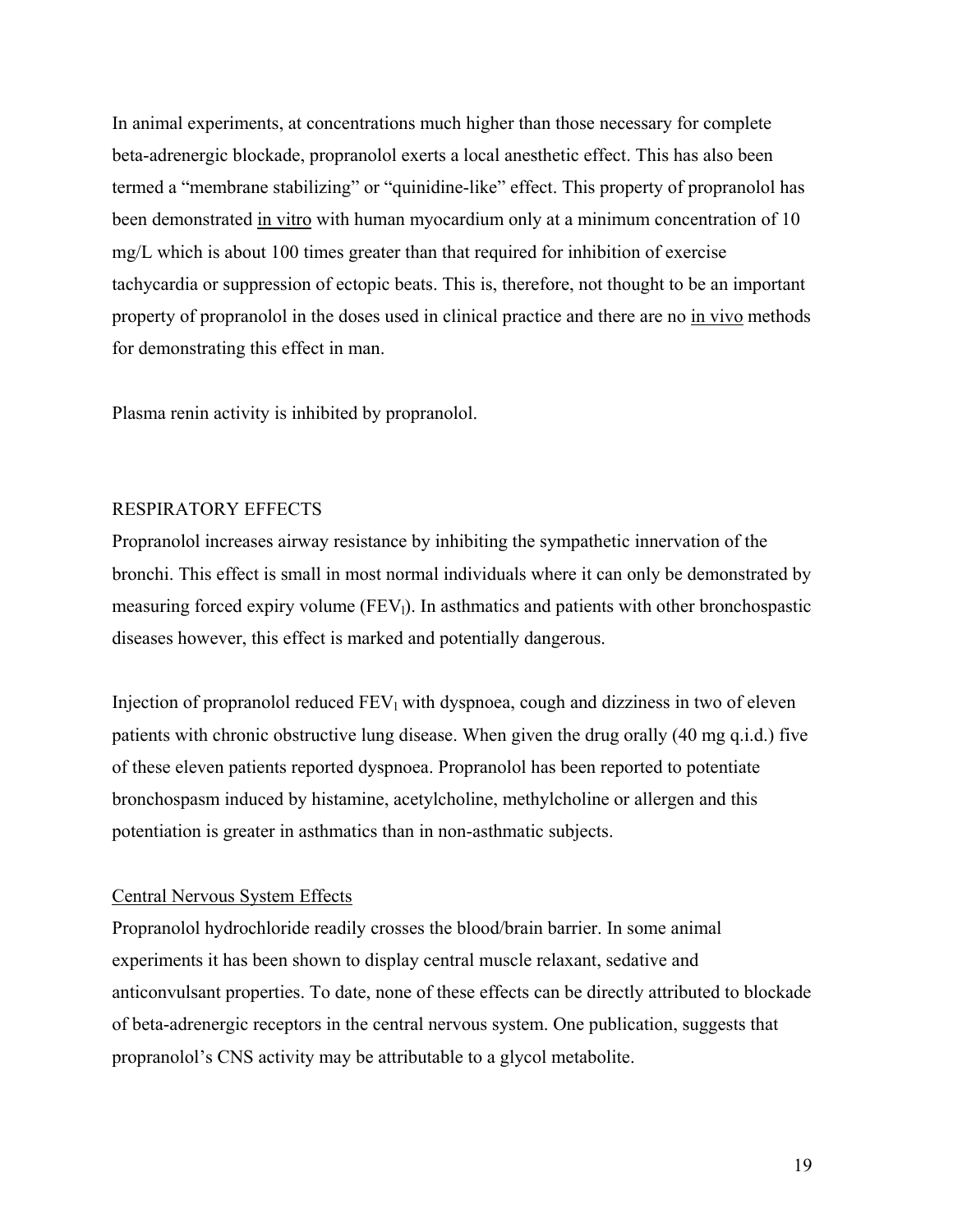## Metabolic Activity

Propranolol hydrochloride may produce hypoglycemia but this effect appears to be rare and its mechanism is not clear. Propranolol also impairs the sympathetically mediated rebound response to hypoglycemic symptoms (See WARNINGS).

Propranolol hydrochloride inhibits the rise in plasma free fatty acids induced by sympathomimetic amines. It also inhibits the lipolytic action of catecholamines in isolated adipose tissues of several animal species.

# TOXICOLOGY

Acute Ora<u>l Toxicity</u> (LD<sub>50</sub>) Mice: 620 mg/kg Rats: 638 mg/kg

# Chronic Toxicity

It has been reported that a toxicity study of 18 months duration was conducted in four groups of rats (one control and three experimental) each consisting of 25 males and 25 females. All animals received medication by tube directly into the stomach for the first six months and thereafter received the drug in the diet.

A number of animals who received the highest dose (150 mg/kg) developed bronchospasm soon after receiving the drug. A variety of pathologic lesions were observed in both the control and experimental groups. Dilatation of both ventricles was noted in a number of highdose experimental rats that died spontaneously during the early part of the experiment. Spontaneous myocarditis consisting of minor lymphocytic infiltration was observed in both groups. Testicular atrophy and reduction or absence of corpora lutea was seen in both the control and experimental groups.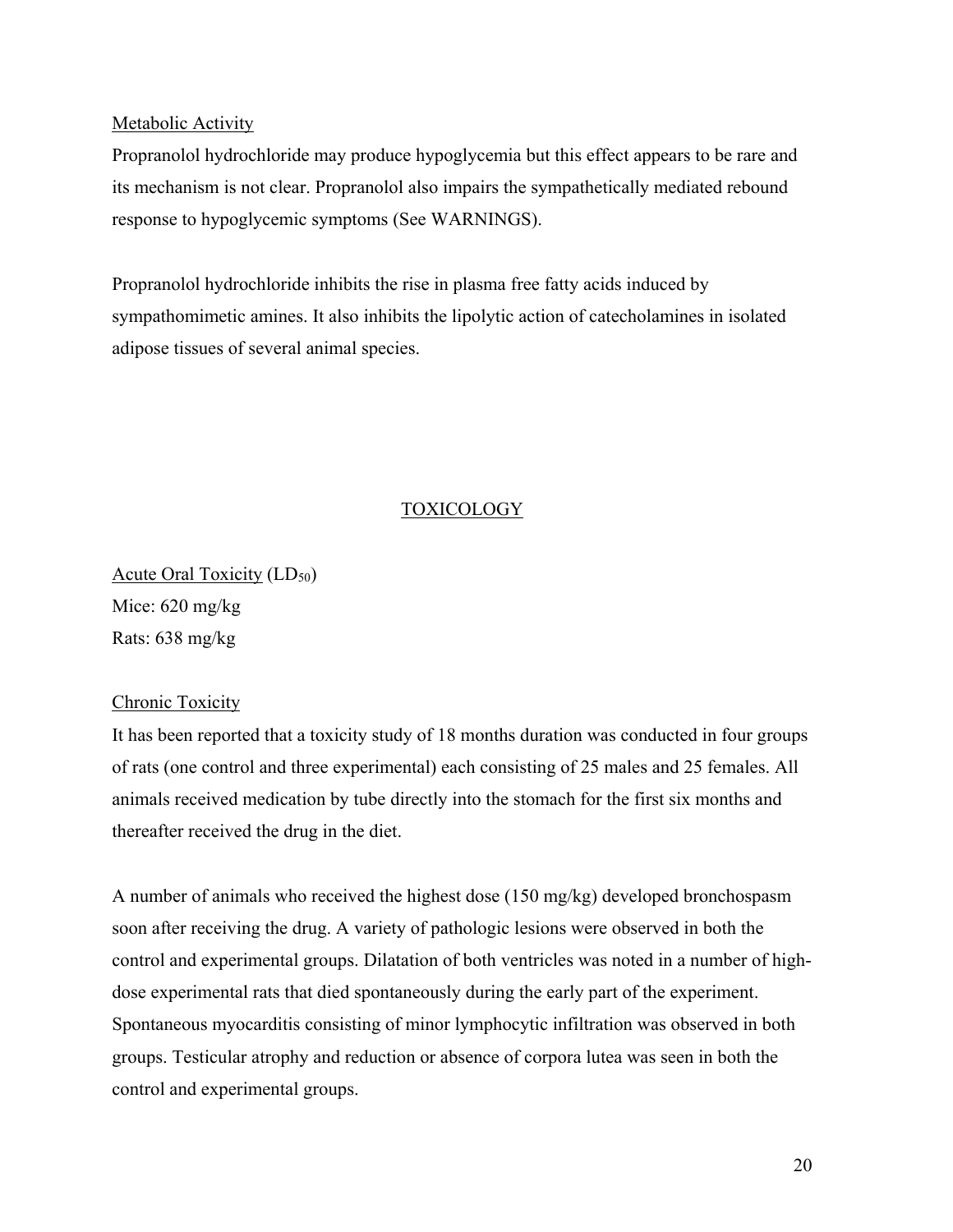It has been reported that a one-year toxicity test was carried out in 32 dogs in both sexes, divided into four groups (control and propranolol 60, 20 and 5 mg/kg).A patchy edema and a slight increase in the size of the lymphoid follicles of the mucosa in the fundus of the stomach were seen and were attributed to mild irritation caused by prolonged dosing with high doses of propranolol.

It has been reported that the carcinogenic potential of propranolol hydrochloride was investigated in mice and rats by chronic administration of the compound in the diet for 78 weeks at varying concentrations to provide dosage levels of 10, 50 and 150 mg/kg/day. Control groups of mice and rats were fed the same diet without compound. After 78 weeks of administration, the mice were kept alive for an additional two months and the rats for six months withdrawal period. At the termination of the experiment, gross and microscopic pathologic investigations revealed that in mice the incidence of benign and malignant neoplasms was similar in control and all treated groups. Thus, no compound-related, tumorigenic effect was observed at any dose level. Similarly, no tumorigenic effect was found in the rat. The tumor incidence was lower in female rats treated with 150 mg/kg/day propranolol than in any of the other groups. This was attributed to the markedly decreased body weight gains in this group.

It has been reported that to determine the effects of propranolol hydrochloride in rats on fertility, pregnancy, the developing fetus, and newborns up to the time of weaning, various dose levels of the drug were administered either by gastric intubation or in the feed. The drug was also fed to rabbits in their diet. In some studies in rats a non-dose related increase in resorption sites and neonatal deaths were observed. No teratogenic effects were noted in either species. Furthermore, the compound had no adverse effect on fertility, pregnancy, parturition, or lactation.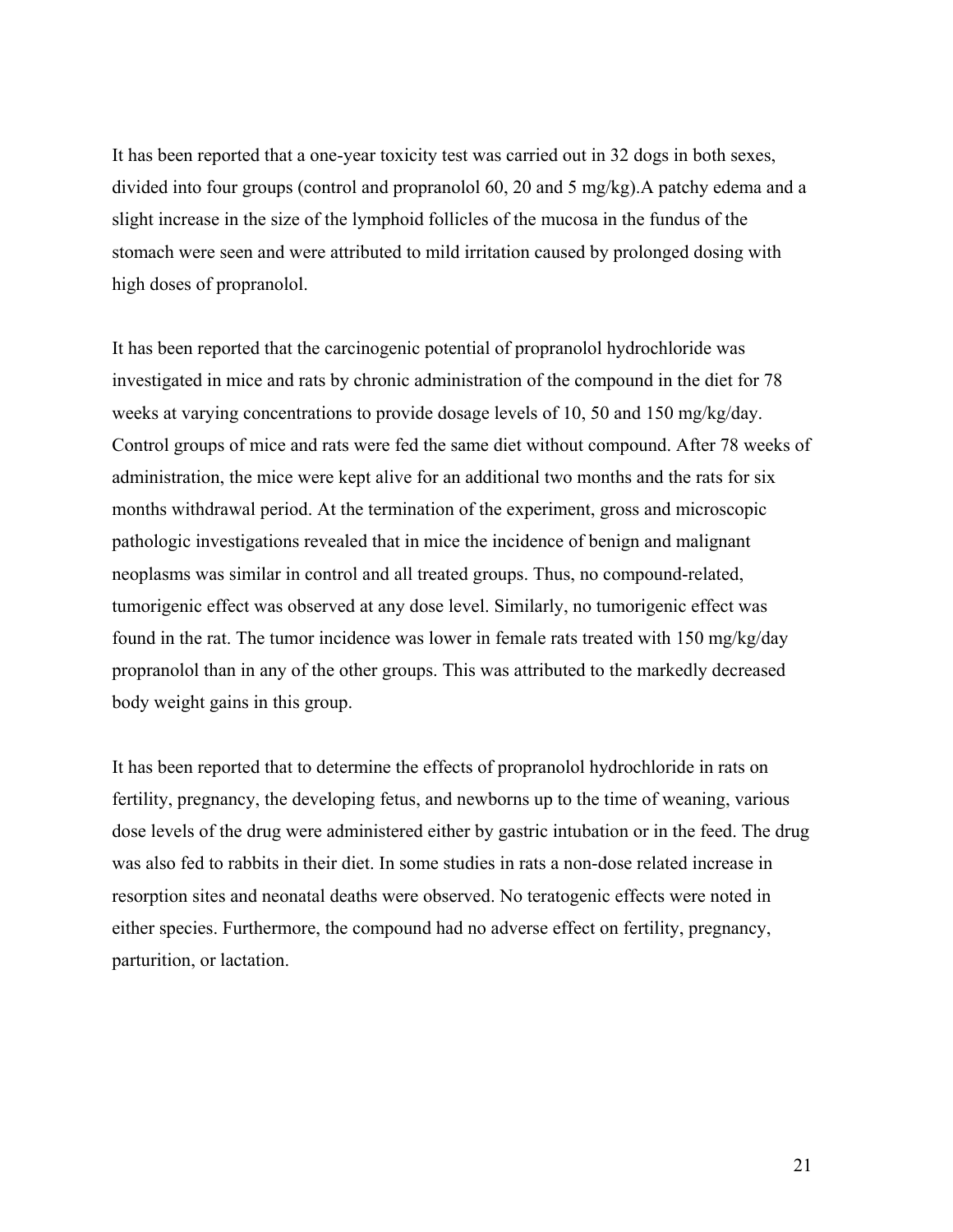#### **REFERENCES**

- 1. Black, J.W., Duncan, W.A.M. and Shanks, R.G.: Comparison of Some Properties of Pronethalol and Propranolol. Br. J. Pharmacol. & Chemother. 25:577, 1965.
- 2. Epstein, S.E., Robinson, B.F., Kahler, R.C. and Braunwald, E.: Effects of Betaadrenergic Blockade on the Cardiac Response to Maximal and Submaximal Exercise in Man. J. Clin. Invest. 44:1745, 1965.
- 3. Marshall, R.J., Barnes, W.E., Beane, J.E., Mallo, J.A, and Schwab, L.T.: Blockade by Propranolol of the Hemodynamic and Metabolic Responses to Infused Catecholamines. Abstr. Fed. Proc. 24:7l3 (Mar.-Apr.) Part I, 1965.
- 4. Troyer, W.G., Wallace, A.G., Lesage, M.A., Zotti, E.F. and Stead, E.A.: Electrophysiologic Effects of Adrenergic Stimulation and Blockade. Abstr. Fed. Proc. 24:713 (Mar.-Apr.) Part I, 1965.
- 5. Lucchesi, E.R., Whitsitt, L.S. and Brown N.L.: Propranolol in Experimentally Induced Cardiac Arrhythmias. Can. J. Physiol. & Pharmacol. 44:543, 1966.
- 6. Shanks, R.G.: The Effect of Propranolol on the Cardiovascular Responses to Isoprenaline, Adrenaline and Noradrenaline in the Anesthetized Dog. Br. J. Pharmacol. & Chemother. 26:322, 1966.
- 7. Shanks, R.G.: The Peripheral Vascular Effects of Propranolol and Related Compounds. Br. J. Pharmac. Chemother. 29:204, 1967.
- 8. Barrett, A.M. and Cullum, V.A.: The Biological Properties of the Optimal Isomers of Propranolol and their Effects on Cardiac Arrhythmias. Br. J. Pharm. 34:43, 1968.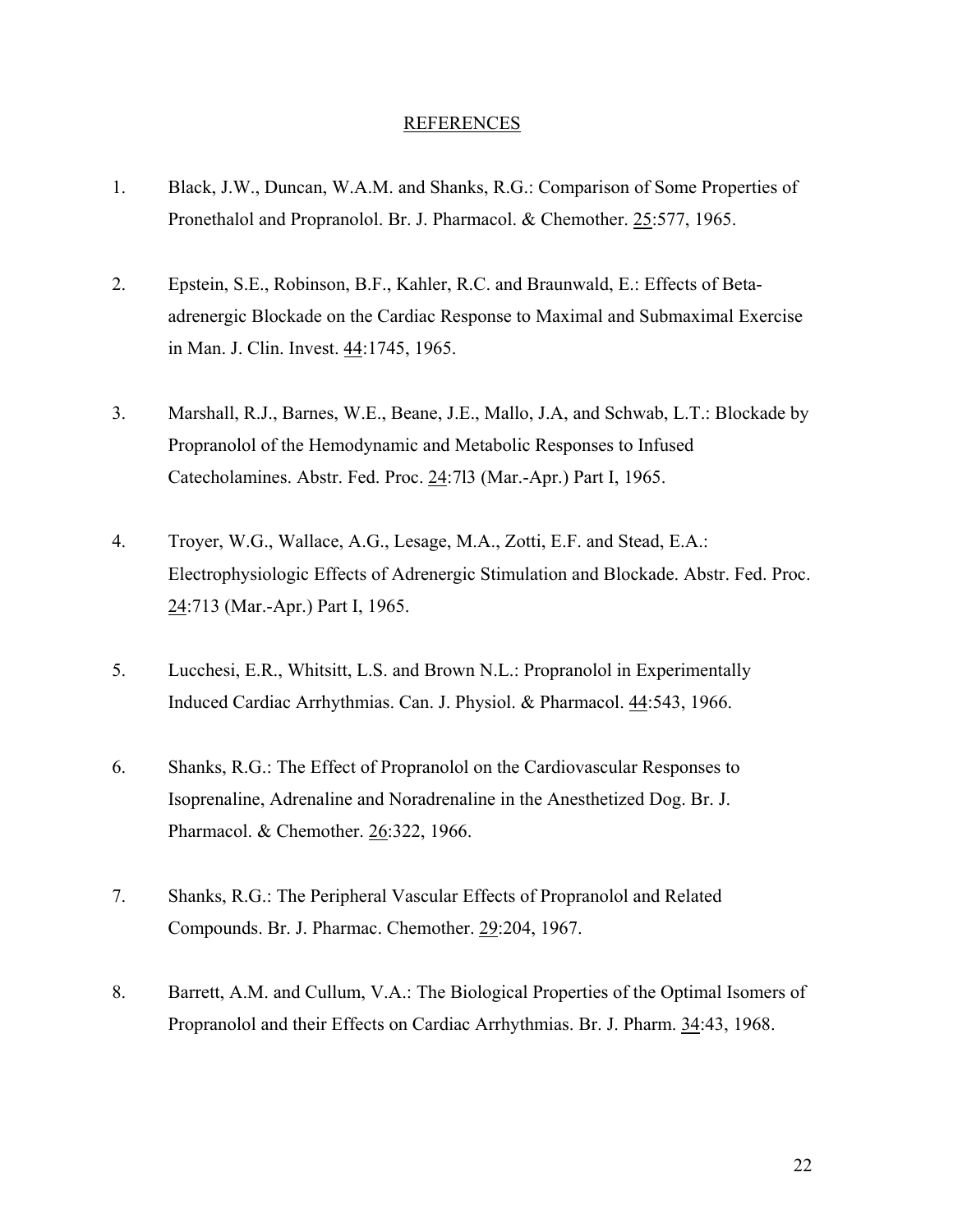- 9. Dollery, C.T., Patterson, J.W. and Conolly, M.E.: Clinical Pharmacology of Betareceptor-blocking Drugs. Clin. Pharm. Ther. 10:765, 1969.
- 10. Tivenius, L. and Nyberg, G.: Effect of Alprenolol and Propranolol on Ventilatory Function. A Comparative Study in Patients with Chronic Obstructive Lung Disease. Pharmacologic Clinica 2:51, 1969.
- 11. Gayrard, P., Orehek, J. and Charpin, J.: Le test au Propranolol: Nouveau Test de Provaction de l'Asthme. Etude Comparative. Revue Tuberculose et de Pneumonogic. 35:5ll, 1971.
- 12. Greenblatt, D.J. and Shader, R.I.: On the Psychopharmacology of Beta-adrenergic Blockade. Current Ther. Res. 14:6l5, 1972.
- 13. Saelens, D.A., Walle, T., Privitera, P.J. et al.: Central Nervous System Effects and Metabolic Disposition of a Glycol Metabolite of Propranolol. J. Pharmacol. Exp. 188:86, 1974.
- 14. Meyler's Side Effects of Drugs: Vol. 8, p. 443, Excerpta Medica, Amsterdam-Oxford, American Elsevier Publishing Co. Inc. New York. 1975.
- 15. Nickerson. M. and Collier, B.: Propranolol and Related Drugs. The Pharmacological Basis of Therapeutics eds. L.S. Goodman and A. Gilman. MacMillan Publishing Co. Inc. N.Y. 5th Edition, 1975.
- 16. Nies, A.S. and Shand, D.G.: Clinical Pharmacology of Propranolol Circulation. 52:6, 1975.
- 17. Conolly, M.E., Kersting, F. and Dollery, C.T.: The Clinical Pharmacology of Beta-Adrenoceptor-Blocking Drugs. Prog.Cardiovasc. Disease, Vol. XIX, No.3, 1976.